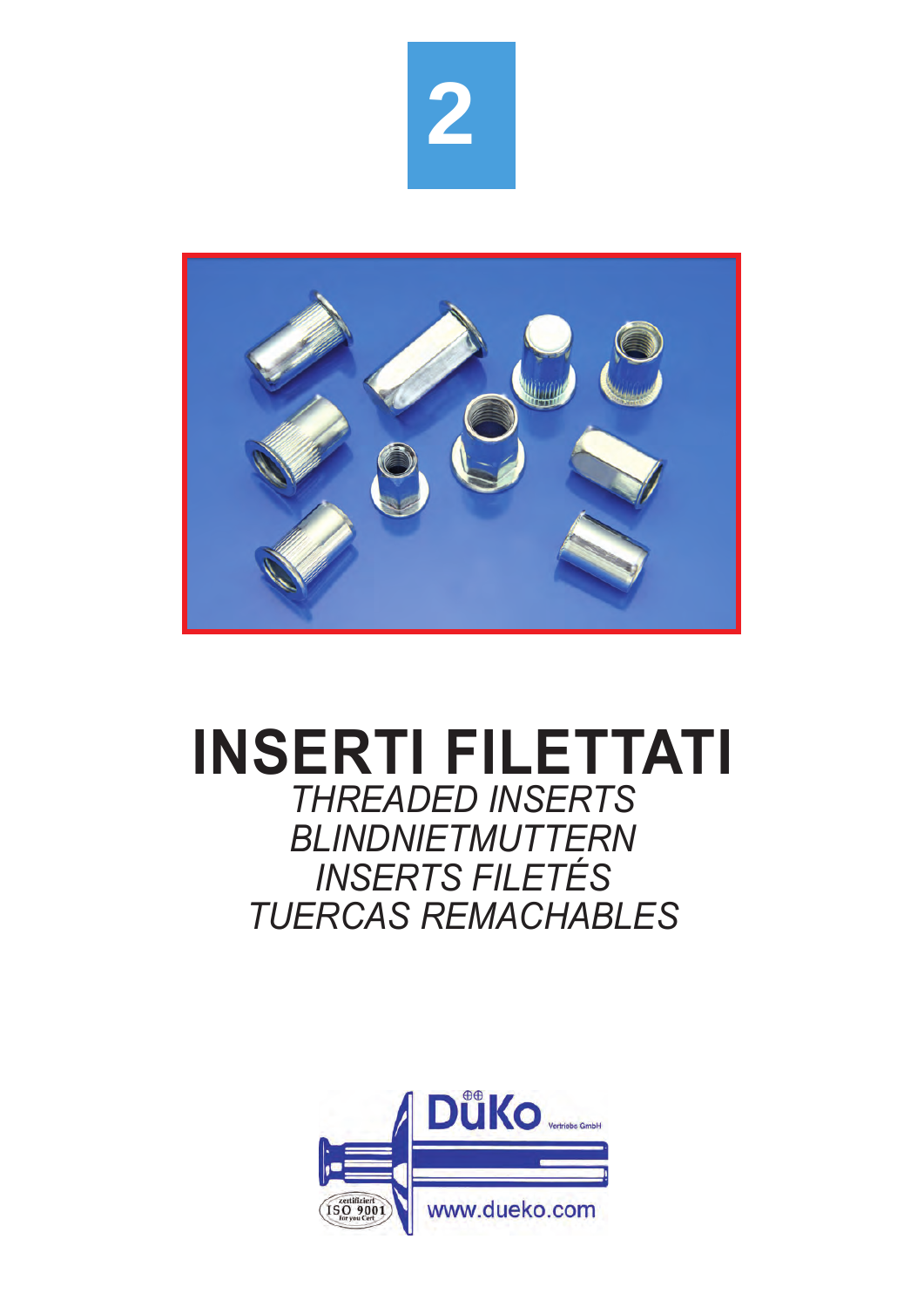**INSTALLAZIONE** *INSTALLATION ANWENDUNGSPRINZIP PRINCIPE D'APPLICATION INSTALACION*



*FORARE LA LAMIERA DRILL THE SHEET METAL DAS BLECH BOHREN PERCER LA TÔLE PERFORAR LA CHAPA*



*INSERIRE L'INSERTO ALL'INTERNO DEL FORO PUT THE INSERT INTO THE HOLE BLINDNIETMUTTER IN DIE BOHRUNG EINFÜGEN INSÉRER L'INSERT DANS LE TROU PONER LA TUERCA EN EL AGUJERO*



*INSERIRE L'INSERTO NELL'ATTREZZATURA SCREW THE INSERT IN THE TOOL BLINDNIETMUTTER AUF DEN ZUGDORN AUFDREHEN BLOQUER L'INSERT DANS L'OUTIL ROSCAR LA TUERCA EN EL PERNO*



*ASSEMBLARE L'INSERTO ASSEMBLE THE INSERT ABDRÜCKEN UND SOMIT DIE BLINDNIETMUTTER SETZEN MONTER L'INSERT REMACHAR LA TUERCA*



*APPLICAZIONE CON INSERTO APERTO APPLICATION WITH OPEN INSERT ANWENDUNG MIT OFFENER BLINDNIETMUTTER APPLICATION AVEC INSERT OUVERT APLICACION CON TUERCA TIPO ABIERTA*



*APPLICAZIONE CON INSERTO CHIUSO APPLICATION WITH CLOSED END INSERT ANWENDUNG MIT GESCHLOSSENER BLINDNIETMUTTER APPLICATION AVEC INSERT BORGNE APLICACION CON LA TUERCA ESTANCA*

I dati riportati hanno valore indicativo. La FIXI si riserva il diritto di apportare, agli articoli illustrati in catalogo, tutte le modifiche che riterrà opportune per migliorarne le caratteristiche, in qualsiasi *momento e senza preavviso. Vietata la riproduzione, anche parziale del presente catalogo.*

The data reported are indicative. Fixi srl reserves the right to make changes relative to items illustrated in the catalogue aimed to improve the technical features at any time without notice. *Reproduction of the contents of this catalogue, in whole or in part, is prohibited.*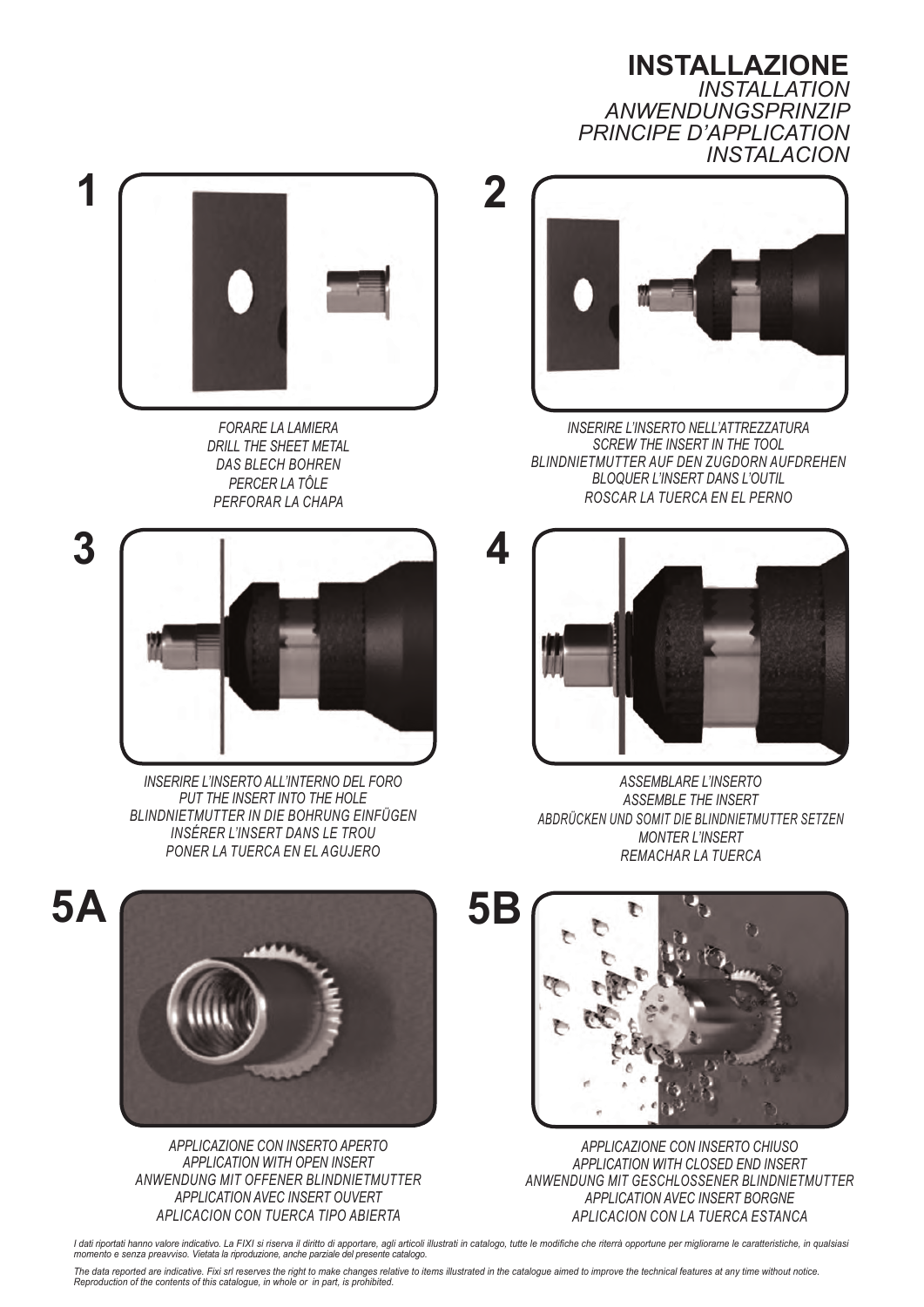#### **INFORMAZIONI TECNICHE**

*TECHNICAL INFORMATION TECHNISCHE INFORMATIONEN INFORMATION TECHNIQUE INFORMACION TECNICA*

#### **COPPIA DI SERRAGGIO MASSIMA (N***m***) MAX TIGHTENING TORQUE (N***m***) MAX DREHMOMENT (N***m***) COUPLE DE SERRAGE MAXIMUM (N***m***) PAR DE APRIETE MAXIMO (N***m***)**



**2**<br>3.36 **3.36**

| <b>Material</b>                           | Kopfform                                                                                                  | <b>Schaftform</b><br><b>Body</b>                                    | <b>Metrisches Gewinde</b><br><b>THREAD SIZE</b> |     |     |                |                |     |                 |  |  |
|-------------------------------------------|-----------------------------------------------------------------------------------------------------------|---------------------------------------------------------------------|-------------------------------------------------|-----|-----|----------------|----------------|-----|-----------------|--|--|
|                                           | Head                                                                                                      |                                                                     | M3                                              | M4  | M5  | M <sub>6</sub> | M <sub>8</sub> | M10 | M <sub>12</sub> |  |  |
|                                           | Flachkopf<br><b>FLAT</b>                                                                                  | Rundschaft und Sechskantschaft<br>ROUND AND HEXAGONAL               | $\overline{2}$                                  | 5   | 8.5 | 15             | 26             | 50  | 80              |  |  |
| <b>Stahl</b><br><b>STEEL</b>              | Senkkopf<br><b>COUNTERSUNK</b>                                                                            | <b>CILINDRICO</b><br><b>ROUND</b>                                   | 1                                               | 4   | 8   | 15             | 26             | 45  | 70              |  |  |
|                                           | <b>Rundschaft und Sechskantschaft</b><br><b>Kleiner Senkkopf</b><br><b>ROUND AND HEXAGONAL</b><br>Reduced |                                                                     |                                                 |     |     |                | 20             | 32  | 50              |  |  |
| <b>Edelstahl</b>                          | Flachkopf<br><b>FLAT</b>                                                                                  | <b>Rundschaft und Sechskantschaft</b><br><b>ROUND AND HEXAGONAL</b> | $\overline{2}$                                  | 5   | 8,5 | 15             | 26             | 50  | 80              |  |  |
| <b>STAINLESS</b>                          | Senkkopf<br>Rundschaft<br><b>COUNTERSUNK</b><br><b>ROUND</b>                                              |                                                                     |                                                 |     | 8   | 15             | 26             | 45  | 70              |  |  |
| <b>STEEL</b>                              | <b>Kleiner Senkkopf</b><br><b>REDUCED</b>                                                                 | Rundschaft und Sechskantschaft<br>ROUND AND HEXAGONAL               | 1                                               | 3   | 6   | 11             | 20             | 32  | 50              |  |  |
|                                           | Flachkopf<br><b>FLAT</b>                                                                                  |                                                                     | 0,7                                             | 2,5 | 5   | 8              | 20             | 25  |                 |  |  |
| <b>ALUMINIUM</b><br>Almg 2,5              | Rundschaft<br>Senkkopf<br><b>COUNTERSUNK</b><br><b>ROUND</b>                                              |                                                                     | 0,7                                             | 2,5 | 5   | 8              | 20             | 25  |                 |  |  |
| <b>Kleiner Senkkopf</b><br><b>REDUCED</b> |                                                                                                           |                                                                     |                                                 |     | 5   | 8              | 20             | 25  |                 |  |  |

#### **CARICO DI TRAZIONE SUL FILETTO (N) PULL-OUT FORCE (N) GEWINDE ZUGKRAFT (N) TENUE À L'ARRACHEMENT (N) CARGA DE TRACCION SOBRE LA ROSCA (N)**



| <b>MATERIALE</b><br><b>MATERIAL</b> | <b>TESTA</b><br><b>HEAD</b>               | <b>CORPO</b><br><b>BODY</b>         | <b>MISURA FILETTO</b><br><b>THREAD SIZE</b> |      |                |                |                |       |                 |  |  |  |
|-------------------------------------|-------------------------------------------|-------------------------------------|---------------------------------------------|------|----------------|----------------|----------------|-------|-----------------|--|--|--|
|                                     |                                           |                                     | M3                                          | M4   | M <sub>5</sub> | M <sub>6</sub> | M <sub>8</sub> | M10   | M <sub>12</sub> |  |  |  |
|                                     | Flachkopf<br><b>FLAT</b>                  | Rundschaft und<br>Sechskantschaft   |                                             |      |                |                |                |       |                 |  |  |  |
| <b>Stahl</b><br><b>STEEL</b>        | Senkkopf<br><b>COUNTERSUNK</b>            | ROUND AND<br><b>HEXAGONAL</b>       | 3900                                        | 6800 | 11500          | 16500          | 25000          | 32000 | 34000           |  |  |  |
|                                     | <b>Kleiner Senkkopf</b><br><b>REDUCED</b> |                                     |                                             |      |                |                |                |       |                 |  |  |  |
| <b>Edelstahl</b>                    | Flachkopf<br><b>FLAT</b>                  | Rundschaft und                      |                                             |      |                |                |                |       |                 |  |  |  |
| <b>STAINLESS</b><br><b>STEEL</b>    | Senkkopf<br><b>COUNTERSUNK</b>            | Sechskantschaft<br><b>ROUND AND</b> | 3900                                        | 6800 | 11500          | 16500          | 25000          | 32000 | 34000           |  |  |  |
|                                     | <b>Kleiner Senkkopf</b><br><b>REDUCED</b> | <b>HEXAGONAL</b>                    |                                             |      |                |                |                |       |                 |  |  |  |
|                                     | Flachkopf<br><b>FLAT</b>                  |                                     |                                             |      |                |                |                |       |                 |  |  |  |
| <b>ALUMINIUM</b><br>Almg 2,5        | Senkkopf<br><b>COUNTERSUNK</b>            | Rundschaft<br><b>ROUND</b>          | 1900                                        | 4000 | 6500           | 7800           | 12300          | 17500 |                 |  |  |  |
|                                     | <b>Kleiner Senkkopf</b><br><b>REDUCED</b> |                                     |                                             |      |                |                |                |       |                 |  |  |  |

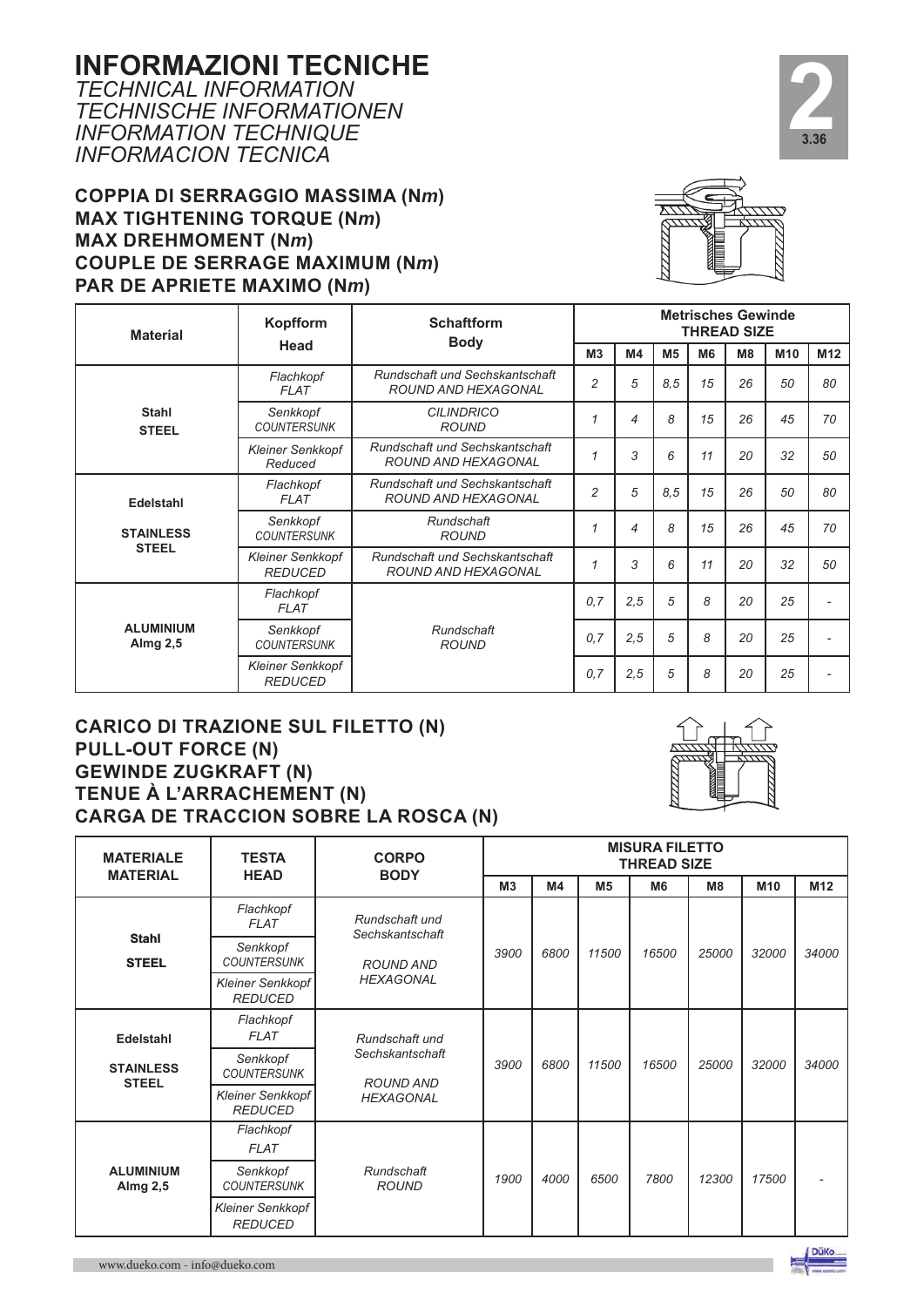

#### **INFORMAZIONI TECNICHE**

*TECHNICAL INFORMATION TECHNISCHE INFORMATIONEN INFORMATION TECHNIQUE INFORMACION TECNICA*

#### **TENUTA ALLA COPPIA DIRETTA (N***m***) TORQUE-TO-TURN (N***m***) DREHMOMENT (N***m***) TENUE AU COUPLE DIRECT (N***m***) PAR DE GIRO DIRECTO (N***m***)**



| <b>MATERIALE</b><br><b>MATERIAL</b> | <b>TESTA</b><br><b>HEAD</b>               | <b>CORPO</b><br><b>BODY</b> |                | <b>MISURA FILETTO</b><br><b>THREAD SIZE</b> |                |                |      |      |                 |  |  |
|-------------------------------------|-------------------------------------------|-----------------------------|----------------|---------------------------------------------|----------------|----------------|------|------|-----------------|--|--|
|                                     |                                           |                             | M <sub>3</sub> | M4                                          | M <sub>5</sub> | M <sub>6</sub> | M8   | M10  | M <sub>12</sub> |  |  |
|                                     | Flachkopf<br><b>FLAT</b>                  |                             | 0.5            | $\mathcal I$                                | $\overline{c}$ | 4,5            | 5.5  | 11   | 30              |  |  |
| <b>Stahl</b><br><b>STEEL</b>        | Senkkopf<br><b>COUNTERSUNK</b>            | Rundschaft<br><b>ROUND</b>  | 0,4            | 0,8                                         | 1,5            | 3,5            | 4,5  | 8,5  | 24              |  |  |
|                                     | <b>Kleiner Senkkopf</b><br><b>REDUCED</b> |                             | 0,4            | 0,8                                         | 1,5            | 3, 5           | 4,5  | 8,5  | 24              |  |  |
| <b>Edelstahl</b>                    | Flachkopf<br><b>DOME</b>                  |                             | 0, 5           | $\mathcal I$                                | $\overline{c}$ | 4,5            | 5, 5 | 11   | 30              |  |  |
| <b>STAINLESS</b>                    | Senkkopf<br><b>COUNTERSUNK</b>            | Rundschaft<br><b>ROUND</b>  | 0,4            | 0,8                                         | 1,5            | 3, 5           | 4,5  | 8,5  | 24              |  |  |
| <b>STEEL</b>                        | <b>Kleiner Senkkopf</b><br><b>REDUCED</b> |                             | 0,4            | 0,8                                         | 1,5            | 3, 5           | 4,5  | 8,5  | 24              |  |  |
|                                     | Flachkopf<br><b>DOME</b>                  |                             | 0,25           | 0,9                                         | 1,5            | 3, 5           | 5    | 6, 5 | 21              |  |  |
| <b>ALUMINIUM</b><br>Almg 2,5        | Senkkopf<br><b>COUNTERSUNK</b>            | Rundschaft<br><b>ROUND</b>  | 0,2            | 0,7                                         | 1,2            | 2,5            | 4    | 5    | 16              |  |  |
|                                     | <b>Kleiner Senkkopf</b><br><b>REDUCED</b> |                             | 0,2            | 0,7                                         | 1,2            | 2,5            | 4    | 5    | 16              |  |  |

#### **VALORI AL TAGLIO (N) SHEAR FORCE (N) SCHERKRAFT (N) RESISTANCE AU CISAILLEMENT (N) RESISTENCIA A CIZALLA (N)**



| <b>MATERIALE</b>                                               | <b>TESTA</b>                              | <b>CORPO</b>                                 | <b>MISURA FILETTO</b><br><b>THREAD SIZE</b> |      |      |                |      |      |                 |  |  |
|----------------------------------------------------------------|-------------------------------------------|----------------------------------------------|---------------------------------------------|------|------|----------------|------|------|-----------------|--|--|
| <b>MATERIAL</b>                                                | <b>HEAD</b>                               | <b>BODY</b>                                  | M3                                          | M4   | M5   | M <sub>6</sub> | M8   | M10  | M <sub>12</sub> |  |  |
|                                                                | Flachkopf<br><b>FLAT</b>                  | Rundschaft und Sechskantschaft               |                                             |      |      |                |      |      |                 |  |  |
| <b>Stahl</b><br><b>STEEL</b>                                   | Senkkopf<br><b>COUNTERSUNK</b>            | <b>ROUND AND HEXAGONAL</b><br><b>REDUCED</b> | 900                                         | 1500 | 2000 | 3000           | 4400 | 5000 | 6500            |  |  |
|                                                                | <b>Kleiner Senkkopf</b>                   |                                              |                                             |      |      |                |      |      |                 |  |  |
| Edelstahl                                                      | Flachkopf<br><b>DOME</b>                  | Rundschaft und Sechskantschaft               |                                             |      |      |                |      |      |                 |  |  |
| <b>STAINLESS</b>                                               | Senkkopf<br><b>COUNTERSUNK</b>            | ROUND AND HEXAGONAL                          | 900                                         | 1500 | 2000 | 3000           | 4400 | 5000 | 6500            |  |  |
| <b>STEEL</b>                                                   | Kleiner Senkkopf<br><b>REDUCED</b>        |                                              |                                             |      |      |                |      |      |                 |  |  |
|                                                                | Flachkopf<br><b>FLAT</b>                  |                                              |                                             |      |      |                |      |      |                 |  |  |
| <b>ALUMINIUM</b><br>Senkkopf<br>Almg 2,5<br><b>COUNTERSUNK</b> |                                           | Rundschaft<br><b>ROUND</b>                   | 600                                         | 1000 | 1200 | 2000           | 2400 | 3800 |                 |  |  |
|                                                                | <b>Kleiner Senkkopf</b><br><b>REDUCED</b> |                                              |                                             |      |      |                |      |      |                 |  |  |

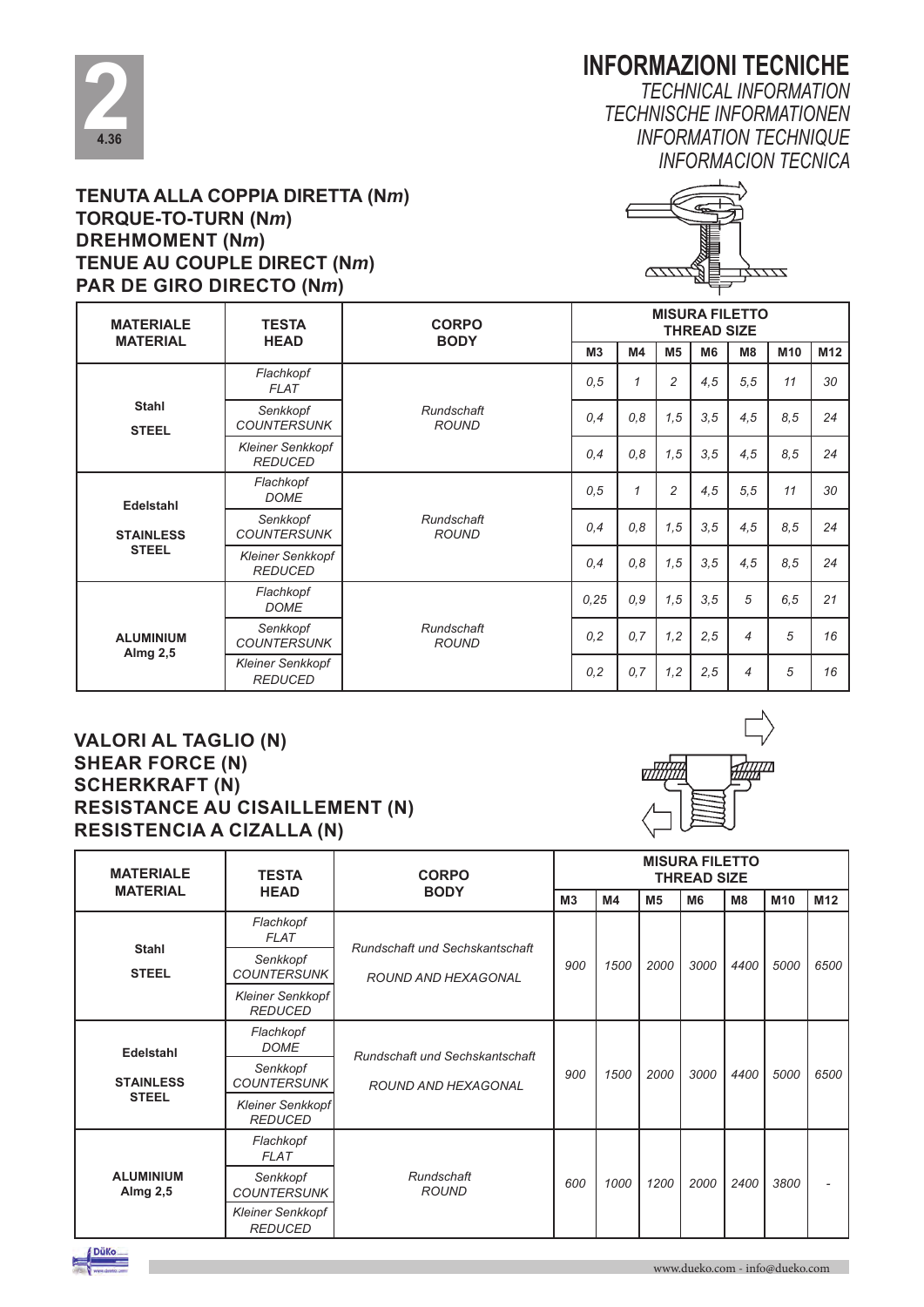## **INDICE GENERALE**

*GENERAL INDEX INHALTSVERZEICHNIS SOMMAIRE GÉNÉRAL INDICE GENERAL*

| <b>TIPO</b><br>TYPE<br>TYP<br>TYPE<br><b>TIPO</b> |               | <b>ACCIAIO</b><br>STEEL<br>STAHL<br>ACERO<br>ACERO | <b>ACCIAIO INOX A2</b><br>STAINLESS STEEL A2<br>EDELSTAHL A2<br>ACIER NOXYDABLE A2<br>ACIX A2 | MOCIANO INOX<br>EDELSTSTAHL A4<br>EDELSTAHL A4<br>STANLESS STEEL A4<br>ACCIANO INOX A4<br>ACCIANO INOX A4 | ALLUMINIO<br>ALUMINIUM<br>ALUMINIUM<br>ALUMINIO<br>ALUMINIO | <b>TIPO</b><br>TYPE<br>TYP<br>TYPE<br><b>TIPO</b> |              | <b>ACCIAIO</b><br>STEEL<br>STAHL<br>ACERO<br>ACERO | ACCIAIO INOX A2<br>STAMLESS STEEL A2<br>EDELSTAHL A2<br>ACIER MOXYDABLE A2<br>NOX A2 | ACCIAIO INOX A4<br>STAINLESS STEEL A4<br>EDELSTAHL A4<br>EDELSTAHL A4<br>ACIER NOXYDABLE<br><b>NOXA4</b> | <b>ALLUMINIO</b><br>ALUMINIUM<br>ALUMINIUM<br>ALUMINIO<br>ALUMINIO |
|---------------------------------------------------|---------------|----------------------------------------------------|-----------------------------------------------------------------------------------------------|-----------------------------------------------------------------------------------------------------------|-------------------------------------------------------------|---------------------------------------------------|--------------|----------------------------------------------------|--------------------------------------------------------------------------------------|----------------------------------------------------------------------------------------------------------|--------------------------------------------------------------------|
|                                                   |               | Pag./Page                                          | Pag./Page                                                                                     | Pag./Page                                                                                                 | Pag./Page                                                   |                                                   |              | Pag./Page                                          | Pag./Page                                                                            | Pag./Page                                                                                                | Pag./Page                                                          |
|                                                   | <b>ITT</b>    | 6                                                  | 12                                                                                            | $\overline{a}$                                                                                            | 23                                                          | Я                                                 | <b>ITTE</b>  | 10                                                 | -                                                                                    |                                                                                                          |                                                                    |
|                                                   | <b>ITR</b>    |                                                    | 12                                                                                            | $\overline{\phantom{a}}$                                                                                  | 23                                                          |                                                   |              |                                                    |                                                                                      |                                                                                                          |                                                                    |
|                                                   | <b>ITR-CP</b> | 6                                                  | -                                                                                             | $\overline{\phantom{a}}$                                                                                  | -                                                           |                                                   | <b>IER</b>   | 10                                                 |                                                                                      |                                                                                                          |                                                                    |
|                                                   | <b>ITS</b>    | 6                                                  | 12                                                                                            | -                                                                                                         | 23                                                          | N                                                 | <b>ITTEC</b> | 11                                                 |                                                                                      |                                                                                                          |                                                                    |
|                                                   | <b>ITTG</b>   | $\overline{7}$                                     | 13                                                                                            | 18                                                                                                        | 24                                                          |                                                   | <b>IERC</b>  | 11                                                 |                                                                                      | ٠                                                                                                        |                                                                    |
|                                                   | <b>ITRG</b>   | $\overline{7}$                                     | 13                                                                                            | 18                                                                                                        | 24                                                          |                                                   |              |                                                    |                                                                                      |                                                                                                          |                                                                    |
|                                                   | <b>ITSG</b>   | $\overline{7}$                                     | 13                                                                                            | 18                                                                                                        | -                                                           |                                                   |              |                                                    |                                                                                      |                                                                                                          |                                                                    |
| Q                                                 | <b>ITTCG</b>  | 8                                                  | 16                                                                                            | 21                                                                                                        |                                                             |                                                   |              |                                                    |                                                                                      |                                                                                                          |                                                                    |
| 形                                                 | <b>ITRCG</b>  | 8                                                  | 16                                                                                            | 21                                                                                                        |                                                             |                                                   |              |                                                    |                                                                                      |                                                                                                          |                                                                    |
| ℝ                                                 | <b>ITSCG</b>  | 8                                                  | 16                                                                                            | 21                                                                                                        |                                                             |                                                   |              |                                                    |                                                                                      |                                                                                                          |                                                                    |
|                                                   | <b>ITTC</b>   |                                                    | 15                                                                                            | 20                                                                                                        |                                                             |                                                   |              |                                                    |                                                                                      |                                                                                                          |                                                                    |
|                                                   | <b>ITRC</b>   | $\overline{\phantom{a}}$                           | 15                                                                                            | 20                                                                                                        | -                                                           |                                                   |              |                                                    |                                                                                      |                                                                                                          |                                                                    |
|                                                   | <b>ITTSE</b>  | $\cal{G}$                                          | 14                                                                                            | 19                                                                                                        |                                                             |                                                   |              |                                                    |                                                                                      |                                                                                                          |                                                                    |
|                                                   | <b>IERSE</b>  |                                                    | 14                                                                                            | 19                                                                                                        | -                                                           |                                                   |              |                                                    |                                                                                      |                                                                                                          |                                                                    |
|                                                   | <b>ITRSE</b>  | $\cal{G}$                                          | $\qquad \qquad \blacksquare$                                                                  | $\overline{\phantom{0}}$                                                                                  | $\overline{\phantom{a}}$                                    |                                                   |              |                                                    |                                                                                      |                                                                                                          |                                                                    |
|                                                   | <b>ITTSEC</b> |                                                    | 17                                                                                            | 22                                                                                                        | -                                                           |                                                   |              |                                                    |                                                                                      |                                                                                                          |                                                                    |
|                                                   | <b>IERSEC</b> |                                                    | 17                                                                                            | 22                                                                                                        |                                                             |                                                   |              |                                                    |                                                                                      |                                                                                                          |                                                                    |



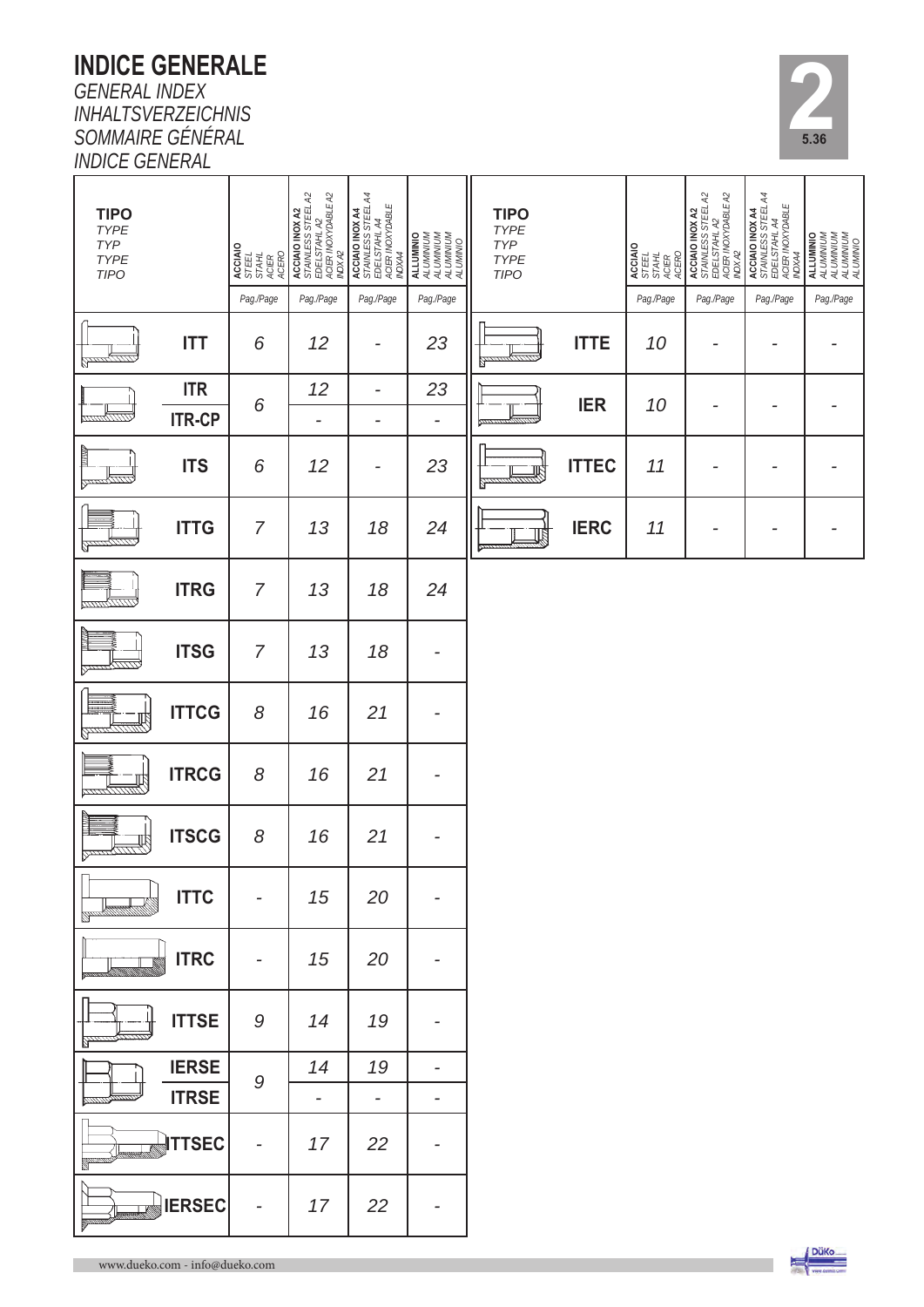







*REDUCED COUNTERSUNK HEAD - SHORT TYPE KLEINER SENKKOPF - KURZ TÊTE RÉDUITE - COURT CABEZA REDUCIDA - CORTO*





**SPECIAL HOLE<br>SONDER BOHRLOCH** *SONDER BOHRLOCH TROU SPÉCIAL / TALADRO ESPECIAL*

 $\overline{a}$ 



**TESTA SVASATA - CORTO** *COUNTERSUNK HEAD - SHORT TYPE SENKKOPF - KURZ TÊTE FRAISÉE- COURT CABEZA AVELLANADA - CORTO*



#### **INSERTI FILETTATI CILINDRICI**

*CYLINDRICAL THREADED INSERTS BLINDNIETMUTTERN RUNDSCHAFT INSERTS FILETÉS CYLINDRIQUES TUERCAS REMACHABLES CILINDRICAS*

| <b>CODICE</b>        |                 | S                | D            | 3              | т        | K              | L        | ı                     | $\mathcal{D}_{\!\!\mathbb{Z}}$ |
|----------------------|-----------------|------------------|--------------|----------------|----------|----------------|----------|-----------------------|--------------------------------|
| <b>CODE</b>          | 1               | <b>GRIP</b>      | $+0,07/-0,1$ | $+0,1/-0$      | $+/-0,3$ | $+/-0,15$      | $+/-0,3$ | $\tilde{}$            | Nm                             |
| dst-itt-m03-1,5      | M <sub>3</sub>  | $0,5 - 1,5$      | 4,9          | 5              | 7,2      | 0, 8           | 8,5      | 4,7                   | $\overline{c}$                 |
| dst-itt-m04-2        | M4              | $0,5 - 2,0$      | 5,9          | 6              | 8,5      | 0,8            | 10,5     | 6                     | 5                              |
| dst-itt-m05-2,5      | M <sub>5</sub>  | $0,5 - 2,5$      | 6,9          | $\overline{7}$ | 10       | $\mathbf{1}$   | 13       | 7,5                   | 8,5                            |
| dst-itt-m06-3        | M6              | $0,5 - 3,0$      | 8,9          | 9              | 12,3     | 1,3            | 15,5     | 9,2                   | 15                             |
| dst-itt-m08-3,5      | M <sub>8</sub>  | $1,0 - 3,5$      | 10,9         | 11             | 15       | 1,5            | 18,5     | 11,5                  | 26                             |
| dst-itt-m10-3,5-12   |                 | $1.0 - 3.5$      | 11.9         | 12             | 16       | 1,5            | 19       | 11                    |                                |
| dst-itt-m10-2,5-13   | M10             | $1,0 - 2,5$      | 12,9         | 13             | 16,3     | 1,6            | 17       | 11,5                  | 50                             |
| dst-itt-m12-4-15     | M <sub>12</sub> | $1,0 - 4,0$      | 14,9         | 15             | 18       | 1,7            | 22       | 13,5                  | 80                             |
| dst-itt-m12-4-16     |                 | $1,0 - 4,0$      | 15,9         | 16             | 22       | $\overline{2}$ | 25       | 16                    |                                |
|                      |                 |                  |              |                |          |                |          |                       |                                |
| <b>CODICE</b>        | $\mathbb{R}$    | S                | D            | 200            | т        | K              | L        | ı                     | $\mathcal{D}_{\mathbf{R}}$     |
| <b>CODE</b>          |                 | <b>GRIP</b>      | $+0,07/-0,1$ | $+0,1/-0$      | $+/-0,3$ | $+/-0,15$      | $+/-0,3$ | $\tilde{\phantom{a}}$ | Nm                             |
| dst-itr-m03-2        | M3              | $0,5 - 2,0$      | 4,9          | 5              | 6        | 0, 5           | 9        | 6, 2                  | 1                              |
| dst-itr-m04-2        | M4              | $0,5 - 2,0$      | 5,9          | 6              | 7        | 0, 5           | 10,5     | 6, 5                  | 3                              |
| dst-itr-m05-2        | M <sub>5</sub>  | $0,5 - 2,0$      | 6,9          | $\overline{7}$ | 8        | 0, 5           | 11,5     | $\overline{7}$        | 6                              |
| dst-itr-m06-2,5      | M <sub>6</sub>  | $0.5 - 2.5$      | 8,9          | 9              | 10,5     | 0,6            | 14       | 8,5                   | 11                             |
| dst-itr-m08-3        | M <sub>8</sub>  | $1,0 - 3,0$      | 10,9         | 11             | 12       | 0,6            | 16,5     | 10                    | 20                             |
| dst-itr-m10-3,5-12   | M10             | $0,5 - 3,5$      | 11,9         | 12             | 13       | 0,85           | 18       | 13                    | 32                             |
| dst-itr-m10-3-13     |                 | $1,0 - 3,0$      | 12,9         | 13             | 14       | 0, 7           | 17,7     | 12                    |                                |
| dst-itr-m12-3,5-15   | M12             | $0,5 - 3,5$      | 14,9         | 15             | 16.5     | 0.85           | 22.5     | 16                    | 50                             |
| dst-itr-m12-4-16     |                 | $1,0 - 4,0$      | 15.9         | 16             | 17,2     | 0,6            | 24       | 16                    |                                |
|                      |                 |                  |              |                |          |                |          |                       |                                |
| <b>CODICE</b>        | T               | S<br><b>GRIP</b> | D            | 3              | т        | K              | L        | ı                     | $\mathcal{D}_{\mathbb{R}}$     |
| <b>CODE</b>          |                 |                  | $+0.07/-0.1$ | $+0,1/-0$      | $+/-0,3$ | $+/-0,15$      | $+/-0,3$ | $\tilde{\phantom{a}}$ | Nm                             |
| $dst-itr-m03-cp-1,5$ | M <sub>3</sub>  | $0,5 - 1,5$      | 4,7          | 4,8            | 5,4      | 0,4            | 9,0      | 5, 5                  | 1                              |
| dst-itr-m04-cp-2     | M <sub>4</sub>  | $0,5 - 2,0$      | 6,3          | 6,4            | 7,0      | 0, 5           | 10,5     | 6, 5                  | 5                              |
| $dst-itr-m05-cp-2.5$ | M5              | $0.5 - 2.5$      | 7.1          | 7,2            | 7.8      | 0,5            | 12.0     | 7,5                   | 6                              |
| dst-itr-m06-cp-3     | M <sub>6</sub>  | $1,0 - 3,0$      | 9,5          | 9,6            | 10,3     | 0,6            | 15,0     | 9,2                   | 14                             |
| dst-itr-m08-cp-3,5   | M <sub>8</sub>  | $1,0 - 3,5$      | 10,5         | 10,6           | 11,4     | 0, 6           | 16,0     | 10,5                  | 24                             |
| dst-itr-m10-cp-4     | M10             | $1,0 - 4,0$      | 12,7         | 12,8           | 13,8     | 0,6            | 20,0     | 12,8                  | 45                             |
|                      |                 |                  |              |                |          |                |          |                       |                                |
| <b>CODICE</b>        |                 | S                | D            | 2              | Т        | Κ              | L        | ı                     | S                              |
| CODE                 | 1               | <b>GRIP</b>      | $+0,07/-0,1$ | $+0,1/-0$      | $+/-0,3$ | $+/-0,15$      | $+/-0,3$ |                       | Nm                             |
| dst-its-m03-3,5      | M3              | $1,6 - 3,5$      | 4,9          | $\sqrt{5}$     | 7,2      | 1,5            | 9,5      | 4,5                   | 1                              |
| dst-its-m04-3        | M4              | $1,5 - 3,0$      | 5,9          | 6              | 9        | 1,5            | 12       | 6, 5                  | 4                              |
| dst-its-m05-3,5      | M5              | $1,5 - 3,5$      | 6,9          | 7              | 10       | 1, 5           | 13       | 7,5                   | 8                              |
| dst-its-m06-4        | M6              | $1,5 - 4,0$      | 8,9          | 9              | 12       | 1,5            | 15,5     | $\boldsymbol{9}$      | 15                             |

**dst-its-m08-5 M8** *2,0 - 4,5 10,9 11 14 1,5 18,5 10 26*

**M10** *1,6 - 5,0 11,9 12 15 1,5 <sup>21</sup> 11,5 <sup>45</sup>* **dst-its-m10-5-13** *1,6 - 5,0 12,9 13 16 1,5 11,5*

**M12** *1,6 - 5,0 14,9 15 18 1,5 22,5 14,5 <sup>70</sup>* **dst-its-m12-4,5-16** *1,7 - 4,5 15,9 16 19 1,9 26 17,5*

**dst-its-m10-5-12**

**dst-its-m12-5-15**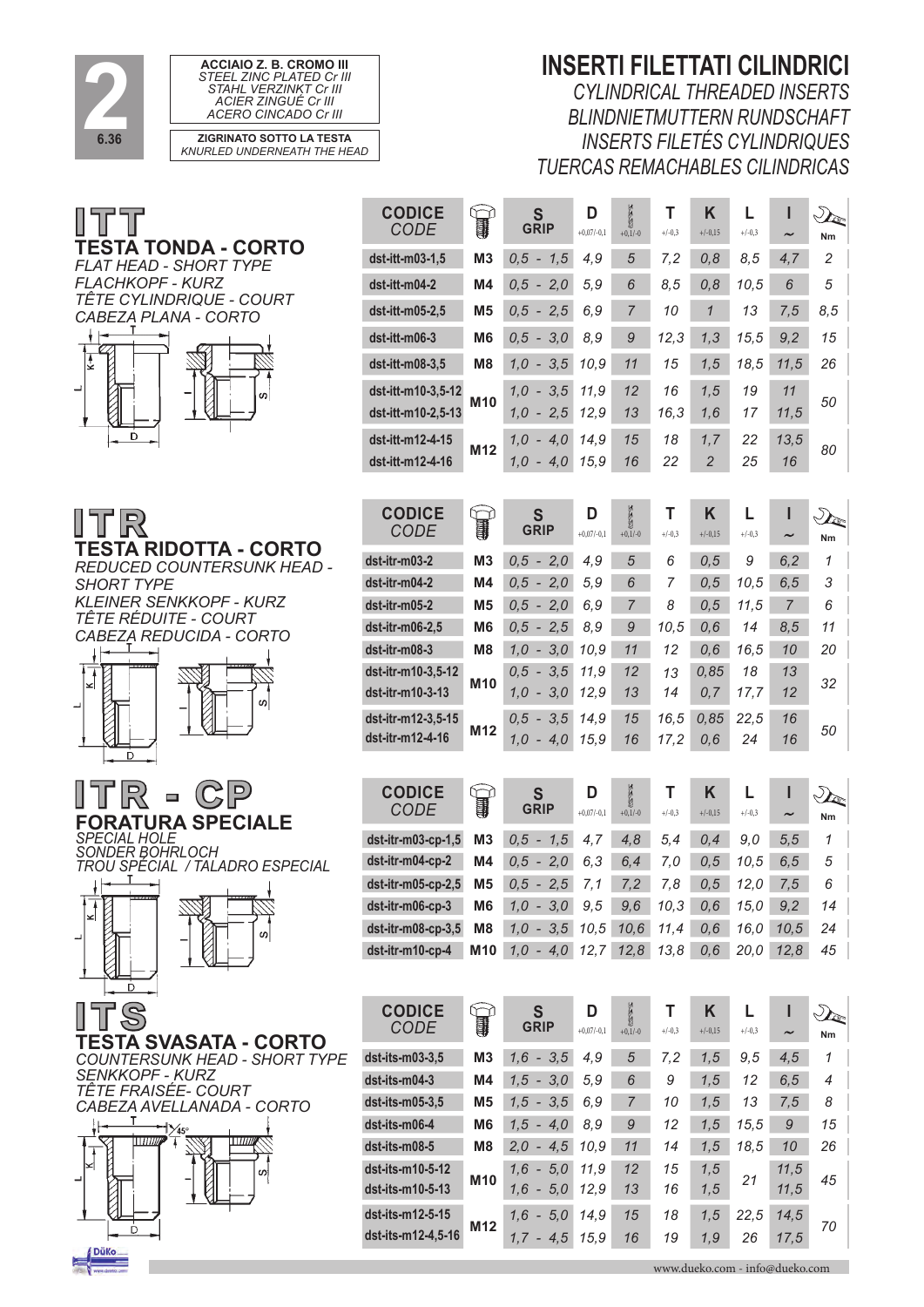### **INSERTI FILETTATI CILINDRICI GODRONATI**

*KNURLED CYLINDRICAL THREADED INSERTS BLINDNIETMUTTERN RUNDSCHAFT GERÄNDELT INSERTS FILETÉS CRANTÉS CYLINDRIQUES TUERCAS REMACHABLES CILINDRICAS ESTRIADAS*

| <b>CODICE</b><br><b>CODE</b>                                                           | T.             | S<br><b>GRIP</b>                                         | D<br>$+0,07/-0,1$            | $\sum_{+0,1/-0}$     | т<br>$+/-0,3$               | Κ<br>$+/-0,15$                                 | L<br>$+/-0,3$            | I<br>$\tilde{\phantom{a}}$   | $\mathcal{D}_{\!\!\mathcal{P}}$<br>Nm |                                     |
|----------------------------------------------------------------------------------------|----------------|----------------------------------------------------------|------------------------------|----------------------|-----------------------------|------------------------------------------------|--------------------------|------------------------------|---------------------------------------|-------------------------------------|
| dst-ittg-m03-1,5<br>dst-ittg-m03-4,5                                                   | M <sub>3</sub> | $0,5 - 1,5$<br>$1,5 - 3,0$                               | 4,9                          | 5                    | 8<br>$\overline{7}$         | 0,8                                            | 10<br>11,5               | 6<br>8                       | $\overline{c}$                        | ı<br>F                              |
| dst-ittg-m04-2<br>dst-ittg-m04-3,5                                                     | M4             | $0,5 - 2,0$<br>$2,0 -$<br>3,5                            | 5,9                          | 6                    | 9                           | 0, 8                                           | 10,5<br>12               | 6<br>6                       | 5                                     | F<br>7                              |
| dst-ittg-m05-2,5<br>dst-ittg-m05-5                                                     | M <sub>5</sub> | $0,5 - 2,5$<br>$2,5 - 5,0$                               | 6,9                          | $\overline{7}$       | 10<br>10                    | $\mathcal I$<br>$\mathcal{I}$                  | 13<br>16,5               | 7,5<br>8,5                   | 8,5                                   | $\mathsf{C}$                        |
| dst-ittg-m06-3<br>dst-ittg-m06-5,5                                                     | M <sub>6</sub> | $0,5 - 3,0$<br>$3,0 - 5,5$                               | 8,9                          | 9                    | 12,3<br>12,3                | 1,3<br>1, 3                                    | 15,5<br>19,5             | 9,2<br>10,5                  | 15                                    |                                     |
| $dst-ittg-m08-3,5$<br>dst-ittg-m08-6                                                   | M <sub>8</sub> | $1,0 - 3,5$<br>$3,5 - 6,0$                               | 10,9                         | 11                   | 14,5<br>14,5                | 1,5<br>1,5                                     | 18,5<br>21               | 11,5                         | 26                                    |                                     |
| dst-ittg-m10-3,5-12<br>dst-ittg-m10-6,5-12<br>dst-ittg-m10-4-13<br>dst-ittg-m10-6,5-13 | M10            | $1,0 - 3,5$<br>$3,0 - 6,0$<br>$1,0 - 4,0$<br>$4,0 - 6,5$ | 11,9<br>11,9<br>12,9<br>12,9 | 12<br>12<br>13<br>13 | 16<br>16<br>17<br>17        | 1, 7<br>1,6<br>1, 7<br>1,7                     | 19<br>24<br>21,5<br>24   | 12,5<br>18,5<br>13,5<br>13,5 | 50                                    |                                     |
| dst-ittg-m12-4-15<br>dst-ittg-m12-6,5-15<br>dst-ittg-m12-3,5-16<br>dst-ittg-m12-6-16   | M12            | $1,0 - 4,0$<br>$4,0 - 6,5$<br>$1,0 - 3,5$<br>$3,5 - 6,0$ | 14,9<br>14,9<br>15,9<br>15,9 | 15<br>15<br>16<br>16 | 18<br>18<br>22<br>22        | 1,7<br>1,7<br>$\overline{c}$<br>$\overline{2}$ | 22<br>25<br>25<br>28     | 13,5<br>14<br>15<br>16,5     | 80                                    |                                     |
| dst-itrg-m03-2<br>dst-itrg-m03-3,5                                                     | M <sub>3</sub> | $0,5 - 2,0$<br>$2,0 - 3,5$                               | 4,9                          | 5                    | 6                           | 0, 5                                           | 9<br>11,5                | 6, 5<br>5, 5                 | 1                                     |                                     |
| dst-itrg-m04-2<br>dst-itrg-m04-4                                                       | M4             | $0,5 - 2,0$<br>$2,0 - 4,0$                               | 5,9                          | 6                    | 7<br>$\overline{7}$         | 0, 5                                           | 11,2<br>13               | 7<br>7                       | 3                                     | ı<br>F                              |
| dst-itrg-m05-2,5<br>dst-itrg-m05-4                                                     | M <sub>5</sub> | $0,5 - 2,5$<br>$2,0 - 4,0$                               | 6,9                          | $\overline{7}$       | 8                           | 0, 5<br>0, 5                                   | 11,5<br>13               | 7<br>7                       | 6                                     | K<br>7                              |
| dst-itrg-m06-2,5<br>dst-itrg-m06-4,5<br>dst-itrg-m06-6,0                               | M <sub>6</sub> | $0,5 - 2,5$<br>$2,5 - 4,5$<br>$3,5 - 6,0$                | 8,9                          | 9                    | 10                          | 0,6                                            | 14<br>16<br>18           | 8,5<br>10,5<br>12,5          | 11                                    | C                                   |
| dst-itrg-m08-3<br>dst-itrg-m08-5                                                       | M <sub>8</sub> | 3,0<br>$1,0 -$<br>$3,0 - 5,0$                            | 10,9                         | 11                   | 12<br>12                    | 0,6                                            | 16,5<br>18,5             | 10<br>10                     | 20                                    |                                     |
| dst-itrg-m10-3,5-12<br>dst-itrg-m10-6,5-12<br>dst-itrg-m10-3,5-13<br>dst-itrg-m10-6-13 | M10            | $1,0 - 3,5$<br>$3,5 - 5,5$<br>$1,0 - 3,5$<br>$3,5 - 6,0$ | 11,9<br>11,9<br>12,9<br>12,9 | 12<br>12<br>13<br>13 | 13<br>13<br>14<br>14        | 0,7<br>0,7<br>0,7<br>0, 7                      | 19,5<br>22<br>19,5<br>22 | 13<br>17<br>12,5<br>12,5     | 32                                    |                                     |
| dst-itrg-m12-3,5-15<br>dst-itrg-m12-4-16<br>dst-itrg-m12-6-16                          | M12            | $0,5 - 3,5$<br>$1,0 - 4,0$<br>$4,0 - 6,0$                | 14,9<br>15,9<br>15,9         | 15<br>16<br>16       | 16,5<br>17,6<br>$17,15$ 0,6 | 0,85<br>0,75                                   | 22,5<br>24,2<br>27       | 16<br>16<br>16               | 50                                    |                                     |
| dst-itsg-m03-3,5<br>dst-itsg-m03-5                                                     | M <sub>3</sub> | $1,6 - 2,5$<br>$2,5 - 4,0$                               | 4,9                          | 5                    | 6, 6                        | 1,05                                           | 9,5<br>10,5              | 4,5                          | $\mathcal I$                          | ı                                   |
| dst-itsg-m04-3<br>dst-itsg-m04-6                                                       | M4             | $1,5 - 3,0$<br>$3,0 - 5,0$                               | 5,9                          | 6                    | 9                           | 1, 5                                           | 12<br>14                 | 6, 5<br>6                    | 4                                     | C                                   |
| $dst-itsg-m05-3,5$<br>dst-itsg-m05-6                                                   | M <sub>5</sub> | $1,5 - 3,5$<br>$3,5 - 6,0$                               | 6,9                          | $\overline{7}$       | 10                          | 1, 5                                           | 13<br>15                 | 7,5<br>8,5                   | 8                                     | S<br>$\overline{1}$<br>$\mathsf{C}$ |
| dst-itsg-m06-4<br>dst-itsg-m06-6                                                       | M <sub>6</sub> | $1,5 - 4,0$<br>$4,0 - 6,0$                               | 8,9                          | 9                    | 12                          | 1, 5                                           | 15,5<br>18               | 9                            | 15                                    | $\overline{1}$                      |
| dst-itsg-m08-5<br>dst-itsg-m08-6,5                                                     | M <sub>8</sub> | $2,0 - 4,5$<br>$4,0 - 6,5$                               | 10,9                         | 11                   | 14                          | 1,5                                            | 18,5<br>19               | 10                           | 26                                    | ┙                                   |
| dst-itsg-m10-5-12<br>dst-itsg-m10-7,5-12<br>dst-itsg-m10-5-13<br>dst-itsg-m10-7,5-13   | M10            | $1,6 - 5,0$<br>$5,0 - 7,5$<br>$2,0 - 5,0$<br>$5,0 - 7,5$ | 11,9<br>11,9<br>12,9<br>12,9 | 12<br>12<br>13<br>13 | 15<br>15<br>16<br>16        | 1, 5                                           | 19<br>24<br>21<br>24     | 11,5                         | 45                                    |                                     |
| dst-itsg-m12-5-15<br>dst-itsg-m12-4,5-16<br>dst-itsg-m12-7,5-16                        | M12            | $1,6 - 5,0$<br>$2,0 - 5,0$<br>$5,0 - 7,0$                | 14,9<br>15,9<br>15,9         | 15<br>16<br>16       | 18<br>19<br>19              | 1, 5<br>1, 9<br>1, 9                           | 22,5<br>24<br>27,5       | 14,5<br>17,5<br>17,5         | 70                                    |                                     |





**ITTG** 

#### **TESTA TONDA**

*FLAT HEAD FLACHKOPF TÊTE CYLINDRIQUE CABEZA PLANA*





**TESTA RIDOTTA**  *REDUCED COUNTERSUNK HEAD KLEINER SENKKOPF TÊTE RÉDUITE CABEZA REDUCIDA*





*COUNTERSUNK HEAD SENKKOPF TÊTE FRAISÉE*



www.dueko.com - info@dueko.com

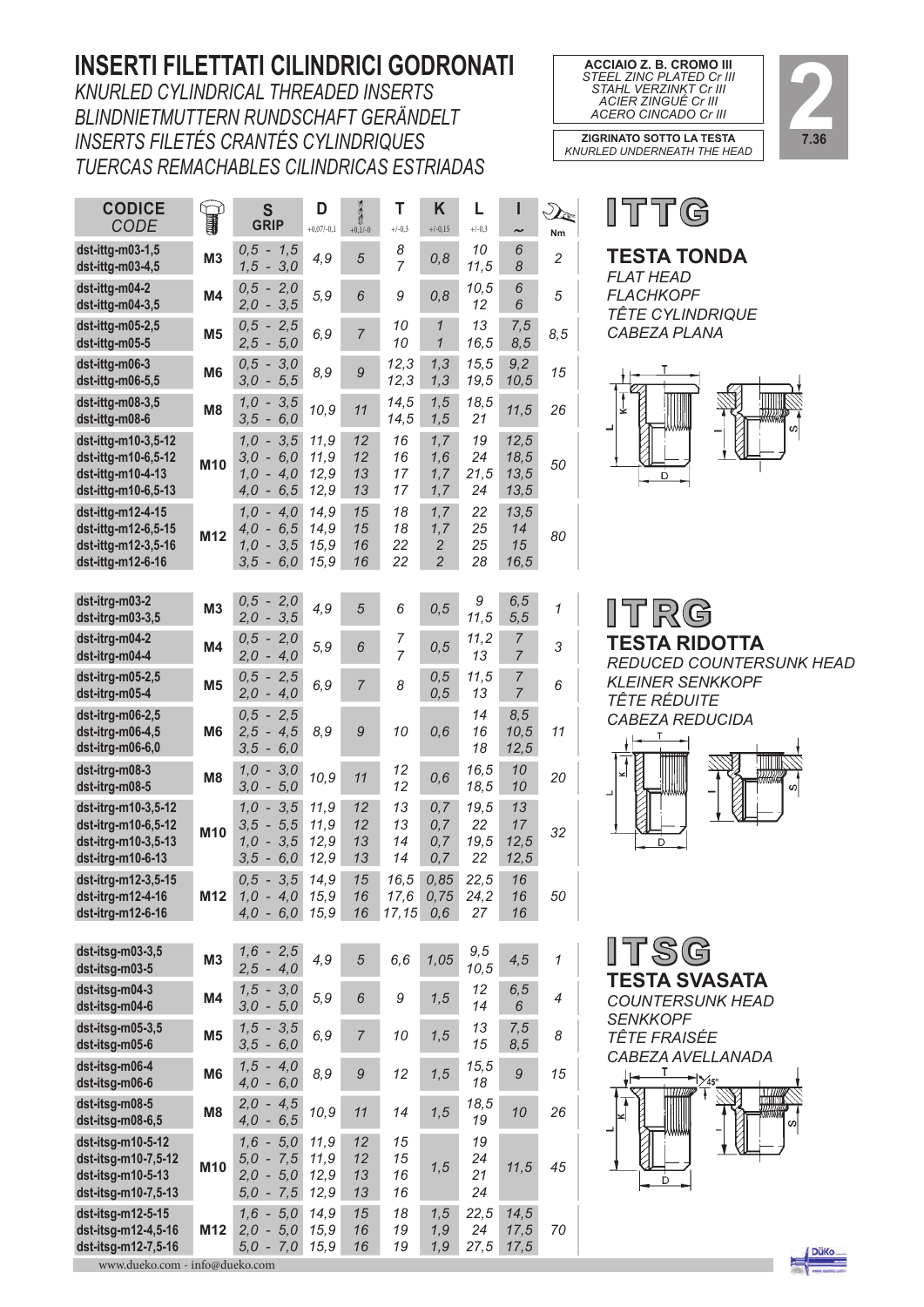

*CODE*

**CODICE** *CODE*

### **INSERTI CILINDRICI GODRONATI CIECHI**

**T**  $+/-0.3$ 

**T**  $+/-0.3$ 

**K** +/-0,15

**L**  $+/-0.3$  **I**

**Nm**

 $\mathcal{D}_{\!\!\mathcal{E}}$ 

**K**  $+/-0.15$ 

**L**  $+/-0.3$  **I**

 $\sim$ 

**Nm**

 $\mathcal{D}_{\mathbb{C}}$ 

*KNURLED CYLINDRICAL THREADED INSERTS, CLOSED END TYPE BLINDNIETMUTTERN RUNDSCHAFT GERÄNDELT SCHAFTENDE GESCHLOSSEN INSERTS FILETÉS CRANTÉS CYLINDRIQUES BORGNES TUERCAS REMACHABLES CILINDRICAS ESTRIADAS CIEGAS*

**SAS** 

**D**  $+0.07/-0.1$   $+0.1/-0$ 

**dst-ittcg-m04-2 M4** *0,5 - 2,0 5,9 6 9 0,8 16 11,3 5*

**dst-ittcg-m05-3 M5** *0,5 - 3,0 6,9 7 10 1 17 11,5 8,5*

**dst-ittcg-m06-3 M6** *0,5 - 3,0 8,9 9 12,3 1,3 19,2 12,7 15*

**dst-ittcg-m08-3 M8** *0,5 - 3,0 10,9 11 15 1,5 21,5 14,8 26*

**dst-ittcg-m10-4-13 M10** *1,0 - 4,0 12,9 13 17 1,8 27 19,2 50*

**D**  $\mathbf{D}$   $\mathbf{B}$ <br>+0,07/-0,1 +0,1/-0

**dst-itrcg-m04-2 M4** *0,5 - 2,0 5,9 6 7 0,5 15 11 3*

**dst-itrcg-m05-2 M5** *0,5 - 2,0 6,9 7 8 0,5 16,5 12,5 6*

**dst-itrcg-m06-3 M6** *0,5 - 3,0 8,9 9 10 0,6 20,5 15,5 11*

**dst-itrcg-m08-3 M8** *1,0 - 3,0 10,9 11 12 0,6 23 17 20*

**dst-itrcg-m10-3-13 M10** *1,0 - 3,0 12,9 13 14,5 0,7 24,5 18,2 32*

**dst-itrcg-m12-4 M12** *2,0 - 4,0 14,9 15 16,5 0,85 28 20 50*

**S GRIP**

T

**S GRIP**

∩ੇ

T

ITTCG **CODICE**

#### **TESTA TONDA - CORTO** *FLAT HEAD - SHORT TYPE*

*FLACHKOPF - KURZ TÊTE CYLINDRIQUE - COURT CABEZA PLANA - CORTO*



## ITRCG

**TESTA RIDOTTA - CORTO** *REDUCED COUNTERSUNK HEAD - SHORT TYPE KLEINER SENKKOPF - KURZ TÊTE RÉDUITE - COURT CABEZA REDUCIDA - CORTO*



**ITSCG** 

**TESTA SVASATA - CORTO** *COUNTERSUNK HEAD - SHORT TYPE SENKKOPF - KURZ TÊTE FRAISÉE- COURT CABEZA AVELLANADA - CORTO*



| <b>CODICE</b><br><b>CODE</b> | W              | S<br>GRIP        | D<br>$+0,07/-0,1$ | 3<br>$+0,1/-0$ | Τ<br>$+/-0,3$ | K<br>$+/-0,15$ | L<br>$+/-0.3$ | ш<br>$\tilde{}$ | Nm                       |
|------------------------------|----------------|------------------|-------------------|----------------|---------------|----------------|---------------|-----------------|--------------------------|
| $dst-itscg-m04-3,5$          | M4             | $1,6 - 3,5$      | 5,9               | 6              | 9             | 1,5            | 17,3          | 12,3            | $\overline{\mathcal{A}}$ |
| dst-itscg-m05-4              | M <sub>5</sub> | $1,6 - 4,0$      | 6,9               | $\overline{7}$ | 10            | 1,5            | 19,5          | 14              | 8                        |
| dst-itscg-m06-4,5            | M <sub>6</sub> | $1,6 - 4,0$      | 8,9               | 9              | 12            | 1,5            | 23,5          | 17,5            | 15                       |
| dst-itscg-m08-5              | M8             | $1,6 - 4,5 10,9$ |                   | 11             | 14            | 1,5            | 26,5          | 20              | 26                       |
| $dst-itscg-m10-5-13$         | <b>M10</b>     | $1.6 - 5.0$      | 12.9              | 13             | 16            | 1,5            | 33            | 21,5            | 45                       |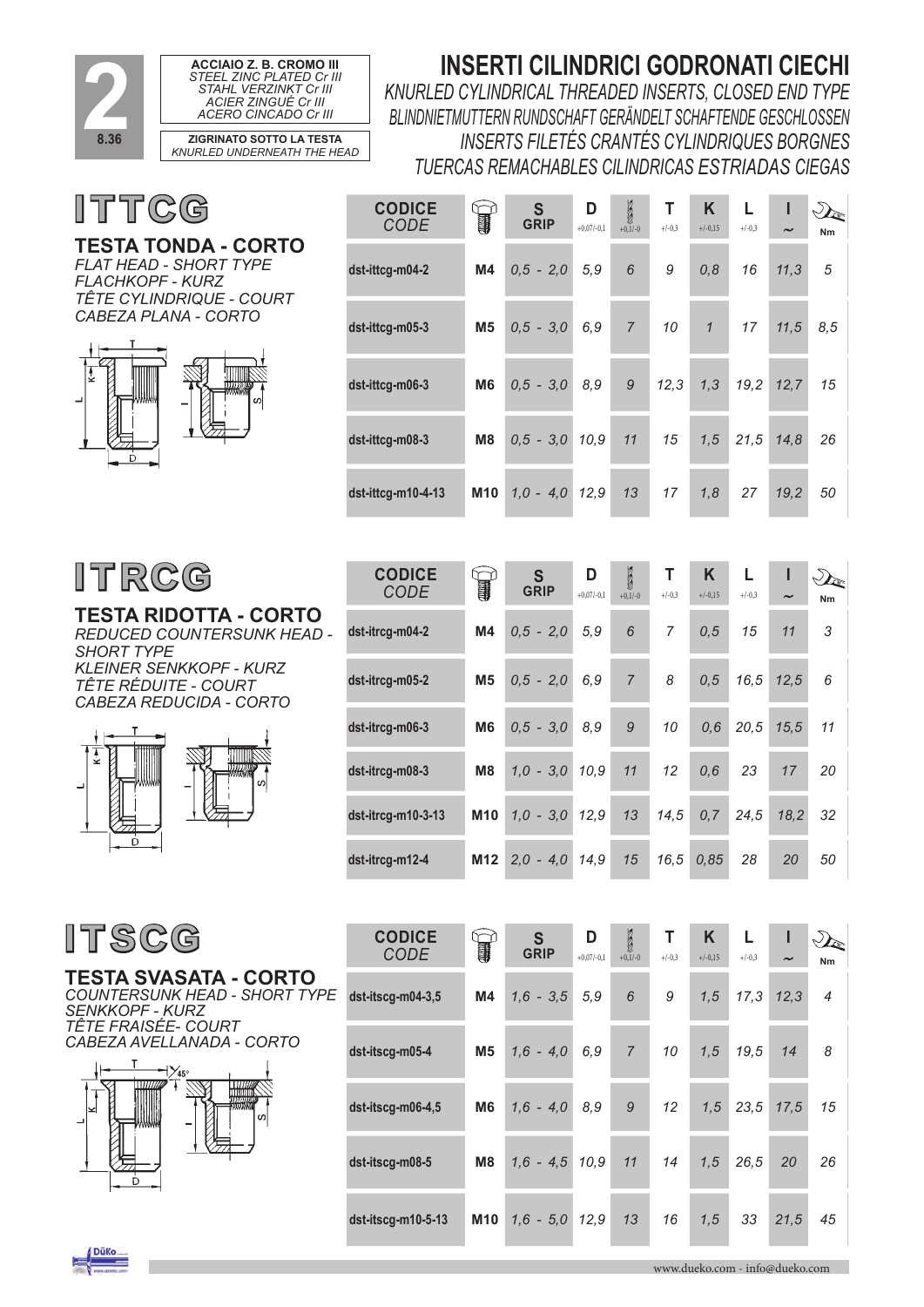### **INSERTI FILETTATI SEMIESAGONALI**

*SEMI-HEXAGONAL THREADED INSERTS BLINDNIETMUTTERN TEILSECHSKANT INSERTS FILETÉS SEMI-HEXAGONAUX TUERCAS REMACHABLES SEMI-HEXAGONALES*

| <b>CODICE</b><br><b>CODE</b>                 |                 | S<br><b>GRIP</b>           | M<br>$+0,07/-0,1$ | M <sub>1</sub><br>$+0.1/-0$ | Т<br>$+/-0,3$ | Κ<br>$+/-0,15$      | L<br>$+/-0.3$ | ı<br>$\tilde{}$ | $\mathcal{D}_{\mathcal{F}}$<br>Nm |
|----------------------------------------------|-----------------|----------------------------|-------------------|-----------------------------|---------------|---------------------|---------------|-----------------|-----------------------------------|
| dst-ittse-m03-1,5                            | M <sub>3</sub>  | $0.5 - 1.5$                | 4,9               | 5                           | 7,2           | 0,8                 | 8,5           | 5,5             | $\overline{c}$                    |
| dst-ittse-m04-2                              | M <sub>4</sub>  | $0,5 - 2,0$                | 5,9               | 6                           | 9             | 0, 8                | 11            | 6, 5            | 5                                 |
| dst-ittse-m05-3,0<br>dst-ittse-m05-5.5       | M <sub>5</sub>  | $0,5 - 3,0$<br>$3,0 - 5,5$ | 6,9               | $\overline{7}$              | 10            | $\mathbf{1}$<br>0,8 | 13<br>16      | 8<br>11         | 8,5                               |
| dst-ittse-m06-4<br>dst-ittse-m06-5,5         | M <sub>6</sub>  | $0,5 - 4,0$<br>$3.0 - 5.5$ | 8,9               | 9                           | 12<br>13      | 1,5                 | 16,2<br>18.5  | 8,5<br>10,5     | 15                                |
| dst-ittse-m08-4<br>dst-ittse-m08-5,5         | M <sub>8</sub>  | $1,0 - 4,0$<br>$3.5 - 5.5$ | 10,9              | 11                          | 15,9<br>16    | 1,5                 | 18,2<br>21    | 10,5<br>12,5    | 26                                |
| dst-ittse-m10-3,5-12<br>dst-ittse-m10-3,5-13 | M10             | $1.0 - 3.5$<br>$0,5 - 3,5$ | 11,9<br>12,9      | 12<br>13                    | 17<br>17      | 1,6<br>1,8          | 19<br>21      | 12<br>12        | 50                                |
| dst-ittse-m12-5-16                           | M <sub>12</sub> | $2.0 - 5.0$                | 15.9              | 16                          | 23            | 2,2                 | 27.5          | 16.5            | 80                                |

| ACCIAIO Z. B. CROMO III         |
|---------------------------------|
| <b>STEEL ZINC PLATED Cr III</b> |
| <b>STAHL VERZINKT Cr III</b>    |
| ACIER ZINGUÉ Cr III             |
| ACERO CINCADO Cr III            |







| ÷. |
|----|
|----|

## **TESTA RIDOTTA**

*REDUCED COUNTERSUNK HEAD KLEINER SENKKOPF TÊTE RÉDUITE CABEZA REDUCIDA*





**TESTA RIDOTTA - FORATURA SPECIALE** *REDUCED COUNTERSUNK HEAD - SPECIAL HOLE KLEINER SENKKOPF - SONDER BOHRLOCH TÊTE RÉDUITE - TROU SPÉCIAL CABEZA REDUCIDA - TALADRO ESPECIAL*

| <b>CODICE</b><br>CODE                    |                 | S<br><b>GRIP</b>           | М<br>$+0.07/-0.1$ | M1<br>$+0.1/-0$ | Т<br>$+/-0.3$  | K<br>$+/-0.15$ | L<br>$+/-0.3$ | ı<br>$\tilde{}$ | Nm           |
|------------------------------------------|-----------------|----------------------------|-------------------|-----------------|----------------|----------------|---------------|-----------------|--------------|
| dst-ierse-m03-1.5<br>dst-ierse-m03-2,5   | M <sub>3</sub>  | $0.3 - 1.5$<br>$1.5 - 2.5$ | 4,9               | 5               | 6              | 0,5            | 9<br>10       | 5,5             | $\mathcal I$ |
| dst-ierse-m04-2                          | M4              | $0,5 - 2,0$                | 5,9               | 6               | $\overline{7}$ | 0,5            | 12            | 8,3             | 3            |
| dst-ierse-m05-2.5                        | M <sub>5</sub>  | $0,5 - 2,5$                | 6.9               | $\overline{7}$  | 8              | 0,5            | 13            | 8,7             | 6            |
| dst-ierse-m06-3,5<br>dst-ierse-m06-5.5   | M <sub>6</sub>  | $1,0 - 3,5$<br>$3.0 - 5.5$ | 8.9               | 9               | 10             | 0,6            | 16<br>18      | 10,5            | 11           |
| dst-ierse-m08-3,5                        | M <sub>8</sub>  | $1.0 - 3.5$                | 10.9              | 11              | 12             | 0.65           | 17.5          | 11,3            | 20           |
| dst-ierse-m10-4-12<br>dst-ierse-m10-4-13 | M <sub>10</sub> | $1.0 - 4.0$<br>$1.0 - 4.0$ | 11,9<br>12.9      | 12<br>13        | 13,25<br>14,5  | 0, 7<br>0,75   | 18.3<br>21    | 12,8            | 32           |
| dst-ierse-m12-4-16                       | M12             | $1.5 - 4.0$                | 15.9              | 16              | 17.5           | 0,8            | 24            | 16              | 50           |

| <b>CODICE</b>     |                | S             | М            | M <sub>1</sub> |          | K         |          |                       | $\sqrt{2}$ |
|-------------------|----------------|---------------|--------------|----------------|----------|-----------|----------|-----------------------|------------|
| <b>CODE</b>       | W              | <b>GRIP</b>   | $+0.07/-0.1$ | $+0.1/-0$      | $+/-0.3$ | $+/-0.15$ | $+/-0.3$ | $\tilde{\phantom{a}}$ | Nm         |
| dst-itrse-m04-2   | M4             | $0.5 - 2.0$   | 6.3          | 6, 4           | 7.25     | 0.5       | 10.5     | 6.5                   | 3          |
| dst-itrse-m05-2,5 | M <sub>5</sub> | $0.5 - 2.5$   | 7,1          | 7,2            | 8,2      | 0.5       | 12       | 7.5                   | 6          |
| dst-itrse-m06-3   | M <sub>6</sub> | $1,0 - 3,0$   | 9.5          | 9,6            | 10,6     | 0,6       | 15       | 9.2                   | 11         |
| dst-itrse-m08-3,5 | M <sub>8</sub> | $-3.5$<br>1.0 | 10.5         | 10.6           | 11.6     | 0,6       | 16.5     | 10.5                  | 20         |

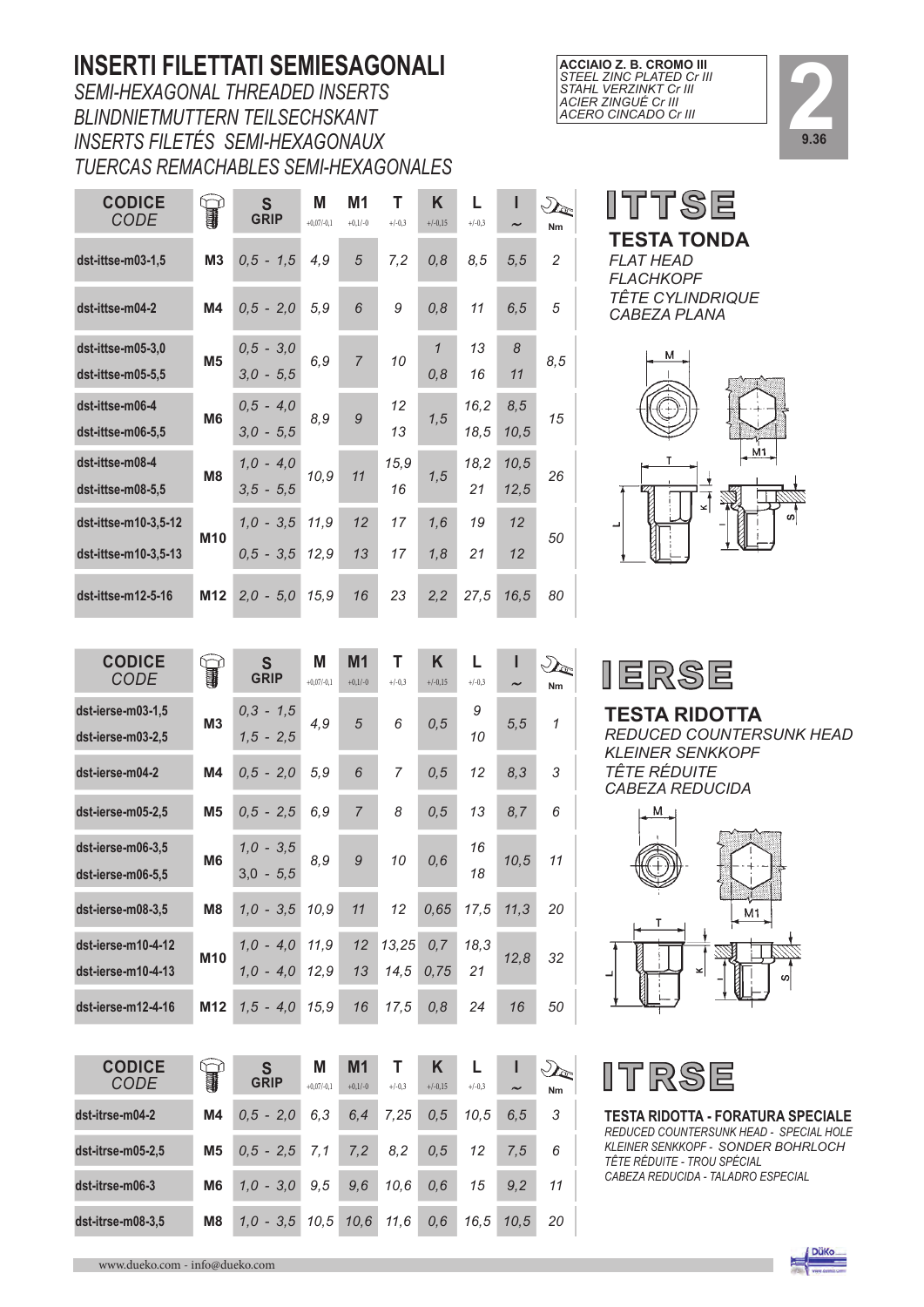

| ACCIAIO Z. B. CROMO III  |  |
|--------------------------|--|
| STEEL ZINC PLATED Cr III |  |
| STAHL VERZINKT Cr III    |  |
| ACIER ZINGUÉ Cr III      |  |
| ACERO CINCADO Cr III     |  |



**TESTA TONDA** *FLAT HEAD FLACHKOPF TÊTE CYLINDRIQUE CABEZA PLANA*



| <b>CODICE</b><br><b>CODE</b> |                 | S<br><b>GRIP</b> | Μ<br>$+0,07/-0,1$ | M <sub>1</sub><br>$+0,1/-0$ | Т        | K<br>$+/-0,15$ | L<br>$+/-0,3$ |                       |     |
|------------------------------|-----------------|------------------|-------------------|-----------------------------|----------|----------------|---------------|-----------------------|-----|
|                              |                 |                  |                   |                             | $+/-0,3$ |                |               | $\tilde{\phantom{a}}$ | Nm  |
| dst-itte-m04-2               |                 | $0,5 - 2,0$      | 5,9               | 6                           | 9        | 0, 8           | 11            | 6, 5                  | 5   |
| dst-itte-m04-5               | M4              | $2,0 - 5,0$      |                   |                             |          |                | 13,5          | 6, 5                  |     |
| dst-itte-m05-3               |                 | $0,5 - 3,0$      |                   |                             |          |                | 14            |                       |     |
| dst-itte-m05-6               | M <sub>5</sub>  | $3.0 - 6.0$      | 6,9               | $\overline{7}$              | 10       | $\mathcal I$   | 16,5          | 8                     | 8,5 |
| dst-itte-m06-3               |                 | $0,5 - 3,0$      |                   |                             |          | 1, 2           | 16            | 9,5                   |     |
| dst-itte-m06-6               | M <sub>6</sub>  | $3.0 - 5.0$      | 8,9               | 9                           | 13       | 1,5            | 19,5          | 8,5                   | 15  |
| dst-itte-m08-3,5             |                 | $1,0 - 3,5$      |                   |                             | 16       |                | 17            | 9,5                   |     |
| dst-itte-m08-6               | M <sub>8</sub>  | $3.5 - 6.0$      | 10,9              | 11                          | 15       | 1,5            | 21,5          | 10,5                  | 26  |
|                              |                 |                  |                   |                             |          |                |               |                       |     |
| dst-itte-m10-3,5-12          |                 | $1,0 - 3,5$      | 11,9              | 12                          | 18       | 1, 7           | 21            | 13,5                  |     |
| dst-itte-m10-3,5-13          | M <sub>10</sub> | $1,0 - 3,5$      | 12,9              | 13                          | 18       | 1,7            | 21            | 13,5                  | 50  |
| dst-itte-m10-6,5-13          |                 | $3,5 - 6,5$      | 12,9              | 13                          | 19       | 1,7            | 24            | 14,5                  |     |
| dst-itte-m12-3,5-15          |                 | $1,0 - 3,5$      | 14,9              | 15                          | 19       | $\overline{2}$ | 24,3          | 16                    |     |
| dst-itte-m12-4-16            | M <sub>12</sub> | $2,0 - 5,0$      | 15,9              | 16                          | 23       | $\overline{2}$ | 27            | 16,5                  | 80  |



**TESTA RIDOTTA** *REDUCED COUNTERSUNK HEAD KLEINER SENKKOPF TÊTE RÉDUITE CABEZA REDUCIDA*



| <b>CODICE</b><br><b>CODE</b> |                 | S<br><b>GRIP</b> | Μ<br>$+0,07/-0,1$ | M <sub>1</sub><br>$+0,1/-0$ | т<br>$+/-0,3$  | K<br>$+/-0,15$ | L.<br>$+/-0,3$ | I<br>$\tilde{\phantom{a}}$ | Nm           |
|------------------------------|-----------------|------------------|-------------------|-----------------------------|----------------|----------------|----------------|----------------------------|--------------|
| dst-ier-m03-1,5              | M <sub>3</sub>  | $0,5 - 1,5$      | 4,9               | 5                           | 6              | 0,45           | 8,5            | 5                          | $\mathcal I$ |
| dst-ier-m03-3                |                 | 1,5<br>3,0       |                   |                             |                |                | 10,5           | $\overline{7}$             |              |
| dst-ier-m04-2,5              | M <sub>4</sub>  | $0,5 - 2,5$      | 5,9               | 6                           | $\overline{7}$ | 0, 5           | 11             | 6, 7                       | 3            |
| dst-ier-m04-5                |                 | $2,5 - 5,0$      |                   |                             |                |                | 13,5           |                            |              |
| dst-ier-m05-3                | M <sub>5</sub>  | $0,5 - 3,0$      |                   | $\overline{7}$              | 8              |                | 14,5           | 9                          | 6            |
| dst-ier-m05-5                |                 | $3,0 - 5,0$      | 6,9               |                             |                | 0, 5           | 16             |                            |              |
| dst-ier-m06-3,5              | M <sub>6</sub>  | $1,0 - 3,5$      | 8,9               | 9                           | 10             | 0,6            | 16             | 10                         | 11           |
| dst-ier-m06-6                |                 | $3.5 - 6.0$      |                   |                             |                |                | 18             |                            |              |
| dst-ier-m08-4                | M <sub>8</sub>  | $1,0 - 4,0$      | 10,9              | 11                          | 12             | 0,65           | 18             | 11,5                       | 20           |
| dst-ier-m08-6                |                 | $4.0 - 6.0$      |                   |                             |                |                | 20             |                            |              |
| dst-ier-m10-3,5-12           |                 | $0,5 - 3,5$      | 11,9              | 12                          | 14,5           | $\mathbf{1}$   | 19             | 12,5                       |              |
| dst-ier-m10-3,5-13           | M10             | $1,0 - 3,5$      | 12,9              | 13                          | 14,5           | 0,75           | 19             | 12,5                       | 32           |
| dst-ier-m10-6-13             |                 | $3.5 - 6.0$      | 12,9              | 13                          | 14.5           | 0.75           | 23.5           | 14,5                       |              |
| dst-ier-m12-4-15             |                 | $1,0 - 4,0$      | 14,9              | 15                          | 17,5           | 1,1            | 22,5           | $\overline{\phantom{0}}$   |              |
| dst-ier-m12-5-16             | M <sub>12</sub> | $1,0 - 5,0$      | 15,9              | 16                          | 17,8           | 1, 1           | 25             |                            | 50           |
| dst-ier-m12-7,5-16           |                 | $5.0 - 7.5$      | 15,9              | 16                          | 17,8           | 1,1            | 28             |                            |              |

#### **INSERTI FILETTATI ESAGONALI** *HEXAGONAL THREADED INSERTS*

*BLINDNIETMUTTERN SECHSKANTSCHAFT INSERTS FILETÉS HEXAGONAUX TUERCAS REMACHABLES HEXAGONALES*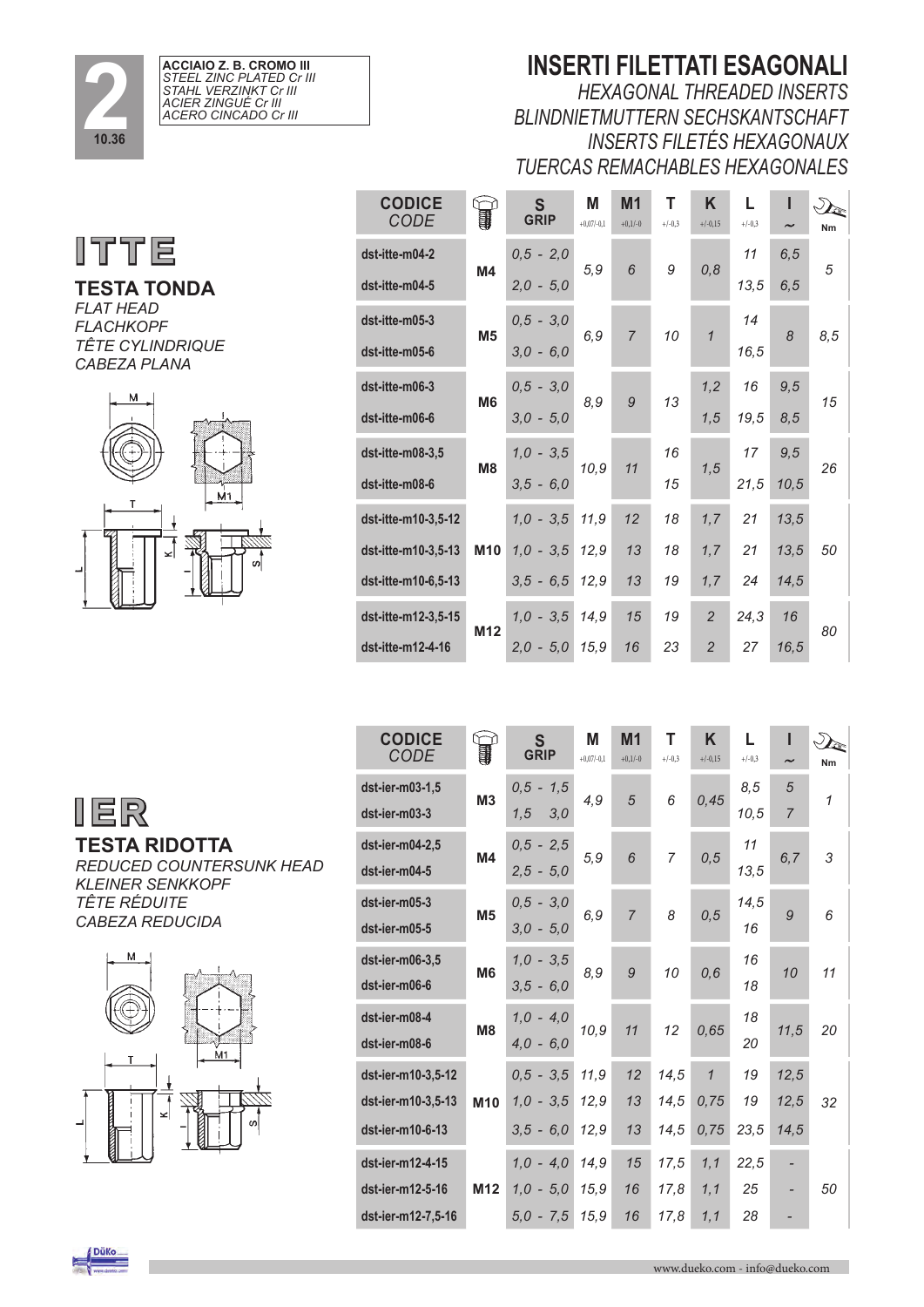#### **INSERTI FILETTATI ESAGONALI CIECHI**

*HEXAGONAL THREADED INSERTS – CLOSED END TYPE BLINDNIETMUTTERN SECHSKANT GESCHLOSSEN INSERTS FILETÉS HEXAGONAUX BORGNES TUERCAS REMACHABLES HEXAGONALES CIEGAS*

| <b>CODICE</b><br><b>CODE</b> |                | S<br>GRIP        | Μ<br>$+0,07/-0,1$ | M <sub>1</sub><br>$+0,1/-0$ | T<br>$+/-0,3$ | K<br>$+/-0,15$ | L<br>$+/-0,3$ | ı<br>$\tilde{}$ | Nm  |  |
|------------------------------|----------------|------------------|-------------------|-----------------------------|---------------|----------------|---------------|-----------------|-----|--|
| dst-ittec-m04-2              | M4             | $0,5 - 2,0$      | 5,9               | 6                           | 9             | $\mathcal I$   | 15            | 11              | 5   |  |
| dst-ittec-m05-2,5            | M5             | $0,5 - 2,5$      | 6,9               | $\overline{7}$              | 10            | $\mathcal{I}$  | 18            | 13,5            | 8,5 |  |
| dst-ittec-m06-3              | M <sub>6</sub> | $0,5 - 3,0$      | 8,9               | 9                           | 12,7          | 1,5            | 23            | 17              | 15  |  |
| dst-ittec-m08-3,5            | M8             | $1,0 - 3,5 10,9$ |                   | 11                          | 16            | 1,5            | 26            | 19              | 26  |  |
| dst-ittec-m10-4-13           | <b>M10</b>     | $1,0 - 4,0$      | 12,9              | 13                          | 19            | $\overline{2}$ | 33            | 25              | 50  |  |





# **ITTEC**

**TESTA TONDA - CORTO**

*FLAT HEAD - SHORT TYPE FLACHKOPF - KURZ TÊTE CYLINDRIQUE - COURT CABEZA PLANA - CORTO*



| <b>CODICE</b><br><b>CODE</b> | T              | S<br>GRIP        | М<br>$+0.07/-0.1$ | M <sub>1</sub><br>$+0,1/-0$ | Т<br>$+/-0,3$ | K.<br>$+/-0,15$ | $+/-0.3$ | $\tilde{\phantom{a}}$ | Nm |  |
|------------------------------|----------------|------------------|-------------------|-----------------------------|---------------|-----------------|----------|-----------------------|----|--|
| dst-ierc-m04-2,5             | M4             | $0,5 - 2,5$      | 5,9               | 6                           | $7^{\circ}$   | 0,5             | 16       | 11,7                  | 3  |  |
| dst-ierc-m05-3               | <b>M5</b>      | $0,5 - 3,0$      | 6,9               | $\overline{7}$              | 8             | 0,5             | 20       | 14,2                  | 6  |  |
| dst-ierc-m06-3,5             | M <sub>6</sub> | $1,0 - 3,5$      | 8,9               | 9                           | 10,9          | 0,6             | 20,5     | 14,5                  | 11 |  |
| dst-ierc-m08-4               | M8             | $1,0 - 4,0 10,9$ |                   | 11                          | 12            | 0,6             | 23       | 21                    | 20 |  |
| dst-ierc-m10-4,5-13          | M10            | $1,5 - 4,5$ 12,9 |                   | 13                          | 14,5          | 0, 7            | 28,5     | 21                    | 32 |  |

IERC

**TESTA RIDOTTA-CORTO** *REDUCED COUNTERSUNK HEAD - SHORT TYPE*

*KLEINER SENKKOPF - KURZ TÊTE RÉDUITE - COURT CABEZA REDUCIDA - CORTO*



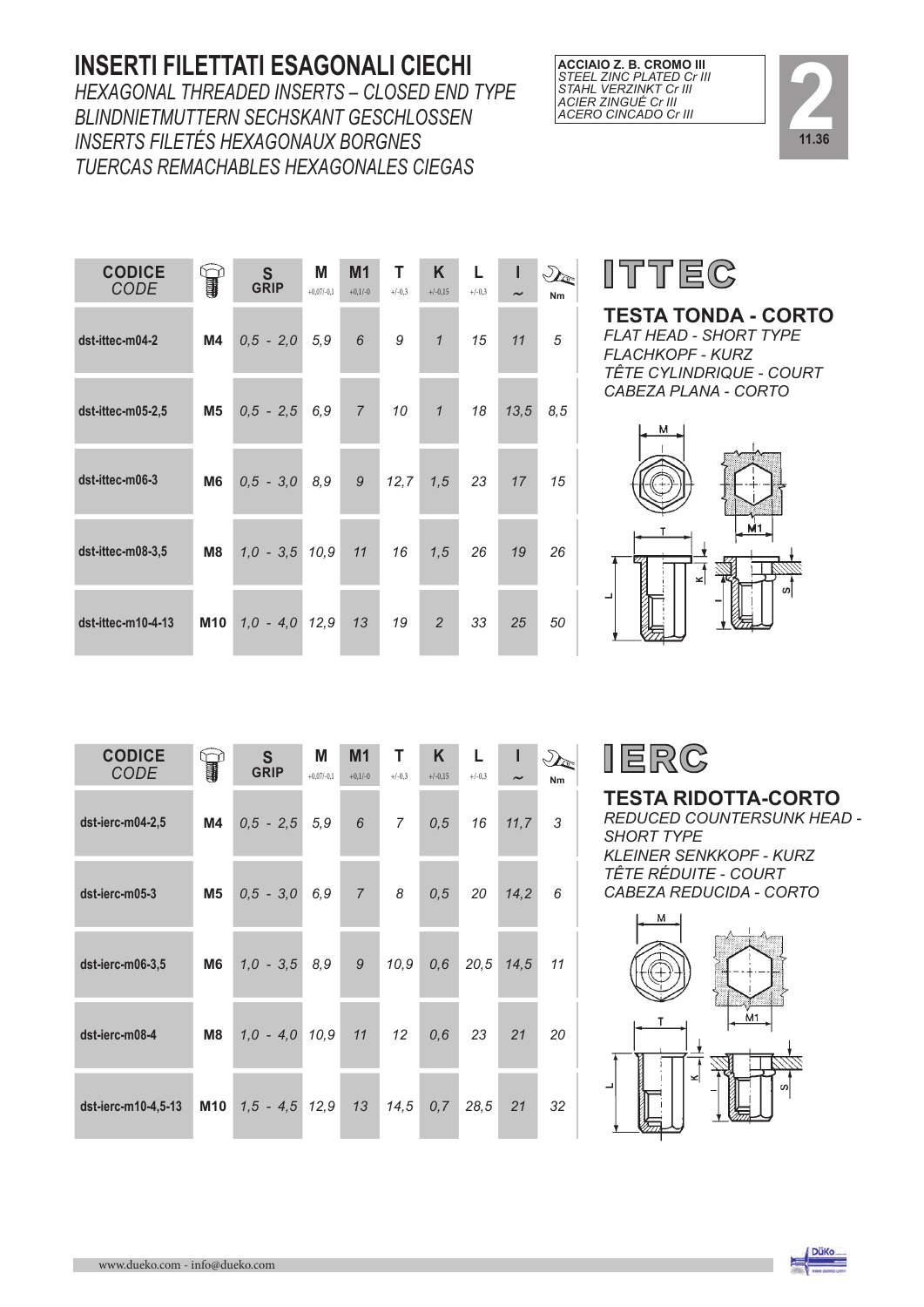





#### *FLAT HEAD FLACHKOPF TÊTE CYLINDRIQUE*



**ZIGRINATO SOTTO LA TESTA**  *KNURLED UNDERNEATH THE HEAD UNTERKOPF RÄNDELUNG CRANTÉ SOUS LA TÊTE ESTRIADAS TAMBIEN EN LA PARTE INFERIOR DE LA CABEZA*

# ITR

#### **TESTA RIDOTTA** *REDUCED COUNTERSUNK HEAD*

*KLEINER SENKKOPF TÊTE RÉDUITE CABEZA REDUCIDA*

**CODICE** *CODE*

**da2-itr-m03-1,5 M3** *0,3 - 1,5 4,9 5 5,6 0,35 8,5 5,5 1*

 $da2-itr-m04-2$ 

 $da2-itr-m05-2$ 

 $da2-itr-m06-2.5$ 

 $da2-itr-m08-3$ 

**da2-itr-m10-3-12**

**M10**



ITS

**TESTA SVASATA** *COUNTERSUNK HEAD SENKKOPF*

*TÊTE FRAISÉE CABEZA AVELLANADA*



| Nm                                                  |  |
|-----------------------------------------------------|--|
| $\overline{1}$                                      |  |
| -3                                                  |  |
| 6                                                   |  |
| $0,6$ 14 8,5 11                                     |  |
| $0.5 - 3.0$ $10.9$ $11$ $12$ $0.5$ $16.5$ $10.5$ 20 |  |
|                                                     |  |

*0,8 - 3,0 11,9 12 13,5 0,8 18 11,2*

#### *CYLINDRICAL THREADED INSERTS BLINDNIETMUTTERN RUNDSCHAFT INSERTS FILETÉS CYLINDRIQUES*

*TUERCAS REMACHABLES CILINDRICAS*

**INSERTI FILETTATI CILINDRICI** 

| <b>CODICE</b><br><b>CODE</b> | T               | S<br><b>GRIP</b> | D<br>$+0,07/-0,1$ | <b>ANGEL</b><br>$+0,1/-0$ | т<br>$+/-0,3$ | K<br>$+/-0,15$ | $+/-0,3$ | ı<br>$\sim$ | $\mathcal{L}_{\mathcal{C}}$<br>Nm |
|------------------------------|-----------------|------------------|-------------------|---------------------------|---------------|----------------|----------|-------------|-----------------------------------|
| da2-itt-m03-1,8              | M <sub>3</sub>  | $0,3 - 1,8$      | 4,9               | 5                         | 8             | 0,75           | 9        | 5, 5        | $\overline{c}$                    |
| da2-itt-m04-2                | M4              | $0,5 - 2,0$      | 5,9               | 6                         | 8.5           | 0, 8           | 10,5     | 6           | 5                                 |
| da2-itt-m05-2,5              | M <sub>5</sub>  | $0.5 - 2.5$      | 6.9               | $\overline{7}$            | 10            | $\mathcal I$   | 13       | 7,5         | 8,5                               |
| da2-itt-m06-3                | M <sub>6</sub>  | $0,5 - 3,0$      | 8.9               | 9                         | 12,3          | 1,3            | 15.5     | 9,2         | 15                                |
| da2-itt-m08-3,5              | M8              | $1,0 - 3,5$      | 10.9              | 11                        | 15            | 1,5            | 18.5     | 11,5        | 26                                |
| da2-itt-m10-3,5-12           | M <sub>10</sub> | $0,8 - 3,5$      | 11.9              | 12                        | 16            | 1,7            | 19       | 10,5        | 50                                |
| da2-itt-m10-4-13             |                 | $1.0 - 4.0$      | 12.9              | 13                        | 17            | 1.6            | 21       | 12.5        |                                   |
| da2-itt-m12-4-16             | M12             | $1.0 - 4.0$      | 15.9              | 16                        | 23            | 2              | 26       | 16.5        | 80                                |

**S**

 $\bigcirc$ 

**D**

 $\overline{g}$ 

| <b>CODICE</b><br>CODE | W               | S<br><b>GRIP</b> | D<br>$+0.07/-0.1$ | 200<br>$+0,1/-0$ | Т<br>$+/-0,3$ | Κ<br>$+/-0,15$ | L<br>$+/-0,3$ | ı<br>$\tilde{}$ | Nm                       |
|-----------------------|-----------------|------------------|-------------------|------------------|---------------|----------------|---------------|-----------------|--------------------------|
| $da2 - its-m03-3$     | M <sub>3</sub>  | $1.7 - 3.0$      | 4,9               | 5                | 8             | 1, 5           | 11,5          | 5, 5            | $\mathcal I$             |
| da2-its-m04-3         | M4              | $1,5 - 3,0$      | 5,9               | 6                | 9             | 1,51           | 12            | 7,5             | $\overline{\mathcal{A}}$ |
| da2-its-m05-3,5       | M <sub>5</sub>  | $1,5 - 3,5$      | 6,9               | $\overline{7}$   | 10            | 1,5            | 13            | 7,8             | 8                        |
| da2-its-m06-4         | M <sub>6</sub>  | $1.5 - 4.0$      | 8,9               | 9                | 12            | 1,5            | 15.5          | 9               | 15                       |
| da2-its-m08-4,5       | M <sub>8</sub>  | $2,0 - 4,5$      | 10,9              | 11               | 14            | 1,5            | 18.5          | 12              | 26                       |
| da2-its-m10-4-12      | M <sub>10</sub> | $1,0 - 4,0$      | 11,9              | 12               | 15            | 1,5            | 18            | 10.5            | 45                       |
| da2-its-m10-5-13      |                 | $2,0 - 5,0$      | 12,9              | 13               | 16            | 1,5            | 21            | 13              |                          |

**da2-itr-m10-3,5-13** *1,0 - 3,5 12,9 13 14,1 0,6 19,5 11,5*

*32*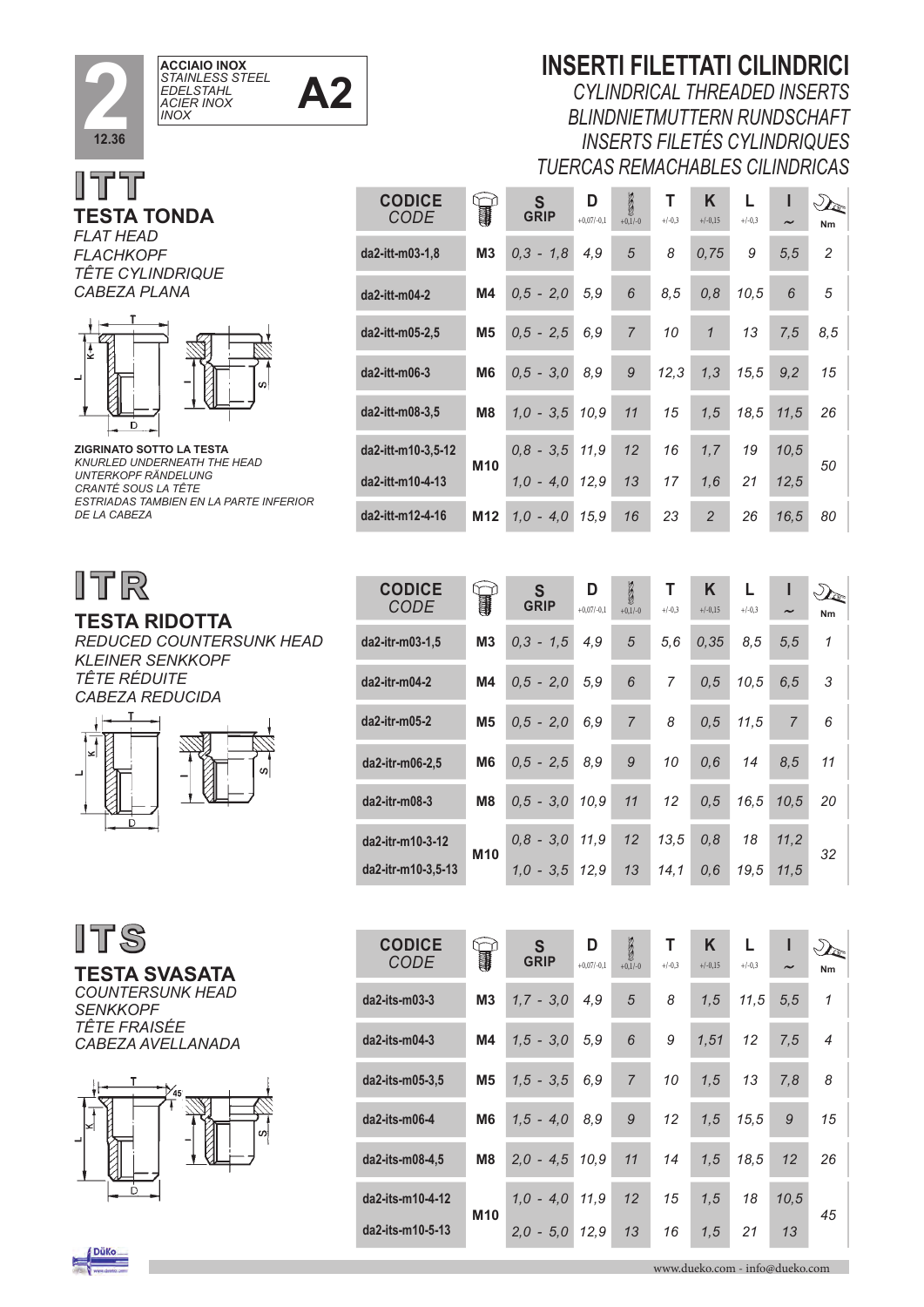### **INSERTI FILETTATI CILINDRICI GODRONATI**

*KNURLED CYLINDRICAL THREADED INSERTS BLINDNIETMUTTERN RUNDSCHAFT GERÄNDELT INSERTS FILETÉS CRANTÉS CYLINDRIQUES TUERCAS REMACHABLES CILINDRICAS ESTRIADAS*

|                         | S<br><b>GRIP</b>                                         | D<br>$+0,07/-0,1$                                                                                     |                      | т<br>$+/-0,3$                | Κ<br>$+/-0,15$                       | L<br>$+/-0,3$                       | ı                              | $\mathcal{D}_{\!\!\mathscr{C}}$<br>Nm |
|-------------------------|----------------------------------------------------------|-------------------------------------------------------------------------------------------------------|----------------------|------------------------------|--------------------------------------|-------------------------------------|--------------------------------|---------------------------------------|
| M <sub>3</sub>          | $0,5 - 1,5$                                              | 4,9                                                                                                   | 5                    | 7                            | 0,8                                  | 10                                  | $\sqrt{5}$                     | $\overline{c}$                        |
| M4                      | $0,5 - 2,0$                                              | 5,9                                                                                                   | 6                    | 9                            | 0,8                                  | 10,5                                | 6, 5                           | 5                                     |
| M <sub>5</sub>          | $0,5 - 2,5$                                              | 6,9                                                                                                   | $\overline{7}$       | 10                           | $\mathcal I$                         | 13<br>16                            | 8                              | 8,5                                   |
| M <sub>6</sub>          | $0,5 - 3,0$<br>$3,5 - 6,0$                               | 8,9                                                                                                   | 9                    | 12,3<br>13                   | 1,3<br>1, 5                          | 15,5<br>19                          | 9,2<br>9                       | 15                                    |
| M <sub>8</sub>          | $1,0 - 3,5$<br>$3,0 - 6,0$                               | 10,9                                                                                                  | 11                   | 14,5<br>14,5                 | 1, 5<br>1, 5                         | 18,5<br>21                          | 11,5<br>11,5                   | 26                                    |
| M10                     | $0,8 - 3,5$<br>$3,5 - 6,0$<br>$1,0 - 4,0$<br>$3,0 - 6,0$ | 11,9<br>11,9<br>12,9<br>12,9                                                                          | 12<br>12<br>13<br>13 | 16<br>16<br>17<br>19         | 1, 7<br>1,7<br>1,6<br>$\overline{2}$ | 19<br>22<br>21<br>26                | 10,5<br>10,5<br>13,5<br>14,5   | 50                                    |
| M12                     | $3,5 - 7,0$                                              | 15,9                                                                                                  | 16                   | 23                           | 2<br>1,6                             | 25<br>29                            | 16,5                           | 80                                    |
| M <sub>3</sub>          | $0,5 - 2,0$<br>$1,5 - 2,5$                               | 4,9                                                                                                   | $\sqrt{5}$           | 6<br>5,8                     | 0,4<br>0, 5                          | 9<br>10                             | 5, 5                           | 1                                     |
| M4                      | $0,5 - 2,0$<br>$2,5 - 4,0$                               | 5, 9                                                                                                  | 6                    | 7<br>7                       | 0, 5<br>0, 5                         | 10,5<br>12,5                        | 6, 5                           | 3                                     |
| M <sub>5</sub>          | $0,5 - 2,0$<br>$2,0 - 4,0$                               | 6,9                                                                                                   | $\overline{7}$       | 8                            | 0,5                                  | 11,5<br>13                          | 7,2<br>6,8                     | 6                                     |
| M6                      | $0,5 - 3,0$<br>$3,0 - 5,0$                               | 8,9                                                                                                   | 9                    | 10                           | 0,6                                  | 14<br>16                            | 9<br>11                        | 11                                    |
| M <sub>8</sub>          | $1,0 - 3,5$                                              | 10,9                                                                                                  | 11                   | 12                           | 0, 5                                 | 16,5                                | 10,5                           | 20                                    |
| M <sub>10</sub>         | $0,8 - 3,0$<br>$2,0 - 4,5$<br>$1,0 - 3,5$<br>$3,5 - 6,0$ | 11,9<br>11,9<br>12,9<br>12,9                                                                          | 12<br>12<br>13<br>13 | 13,5<br>13,5<br>14<br>14     | 0, 8<br>0, 8<br>0, 7<br>0, 7         | 18<br>19,5<br>17,7<br>23            | 11,2<br>11,2<br>10,7<br>13,3   | 32                                    |
| M12                     | $1,0 - 4,0$                                              | 15,9                                                                                                  | 16                   | 17,6                         | 0,75                                 | 24,2                                | 14                             | 50                                    |
| M <sub>3</sub>          | $1,5 - 2,5$<br>$3,0 - 4,0$                               | 4,9                                                                                                   | 5                    | 7<br>8                       | 1, 5                                 | 8,5<br>12,5                         | 5<br>6, 5                      | 1                                     |
| M4                      | $1,5 - 3,0$<br>$3,5 - 5,0$                               | 5,9                                                                                                   | 6                    | 9                            | 1, 5                                 | 12<br>13                            | 7,5<br>8,5                     | $\overline{4}$                        |
| M <sub>5</sub>          | $1,5 - 3,5$<br>$4,0 - 6,0$                               | 6,9                                                                                                   | $\overline{7}$       | 10                           | 1, 5                                 | 13<br>15                            | 7,8<br>9,8                     | 8                                     |
| M6                      | $1,5 - 4,0$<br>$4,5 - 6,5$                               | 8,9                                                                                                   | 9                    | 12                           | 1, 5                                 | 15,5<br>19                          | 9<br>13                        | 15                                    |
| M <sub>8</sub>          | $2,0 - 4,5$<br>$3,5 - 6,5$                               | 10,9                                                                                                  | 11                   | 14<br>13,7                   | 1, 5                                 | 18,5<br>21                          | 12                             | 26                                    |
| M10                     | $1,5 - 4,0$<br>$3,0 - 6,0$<br>$2,0 - 5,0$                | 11,9<br>11,9<br>12,9                                                                                  | 12<br>12<br>13       | 15<br>15<br>16               | 1,5<br>1,5<br>1,5                    | 18<br>20<br>21                      | 10,5<br>12,5<br>13             | 45                                    |
| da2-itsg-m12-4,5-16 M12 | $1,5 - 4,5$                                              | 15,9                                                                                                  | 16                   | 19                           | 1, 7                                 | 24                                  | 14                             | 50                                    |
|                         | T<br>da2-itsg-m10-6,5-13                                 | $1,5 - 3,0$<br>$2,5 - 4,0$<br>$2,0 - 4,0$<br>$1,0 - 4,0$<br>$3,5 - 6,0$<br>$5,0 - 8,0$<br>$3,5 - 6,5$ | 12,9<br>12,9         | $\sum_{+0,1/-0}$<br>13<br>13 | 8<br>14<br>15,7                      | 0,75<br>0,75<br>0,65<br>0, 7<br>1,6 | 10<br>12,5<br>19,5<br>23<br>25 | 5, 5<br>10<br>13,3<br>15,5<br>17      |



ITTG





**TESTA RIDOTTA**  *REDUCED COUNTERSUNK HEAD KLEINER SENKKOPF TÊTE RÉDUITE CABEZA REDUCIDA*





**TESTA SVASATA** 

*COUNTERSUNK HEAD SENKKOPF TÊTE FRAISÉE CABEZA AVELLANADA*



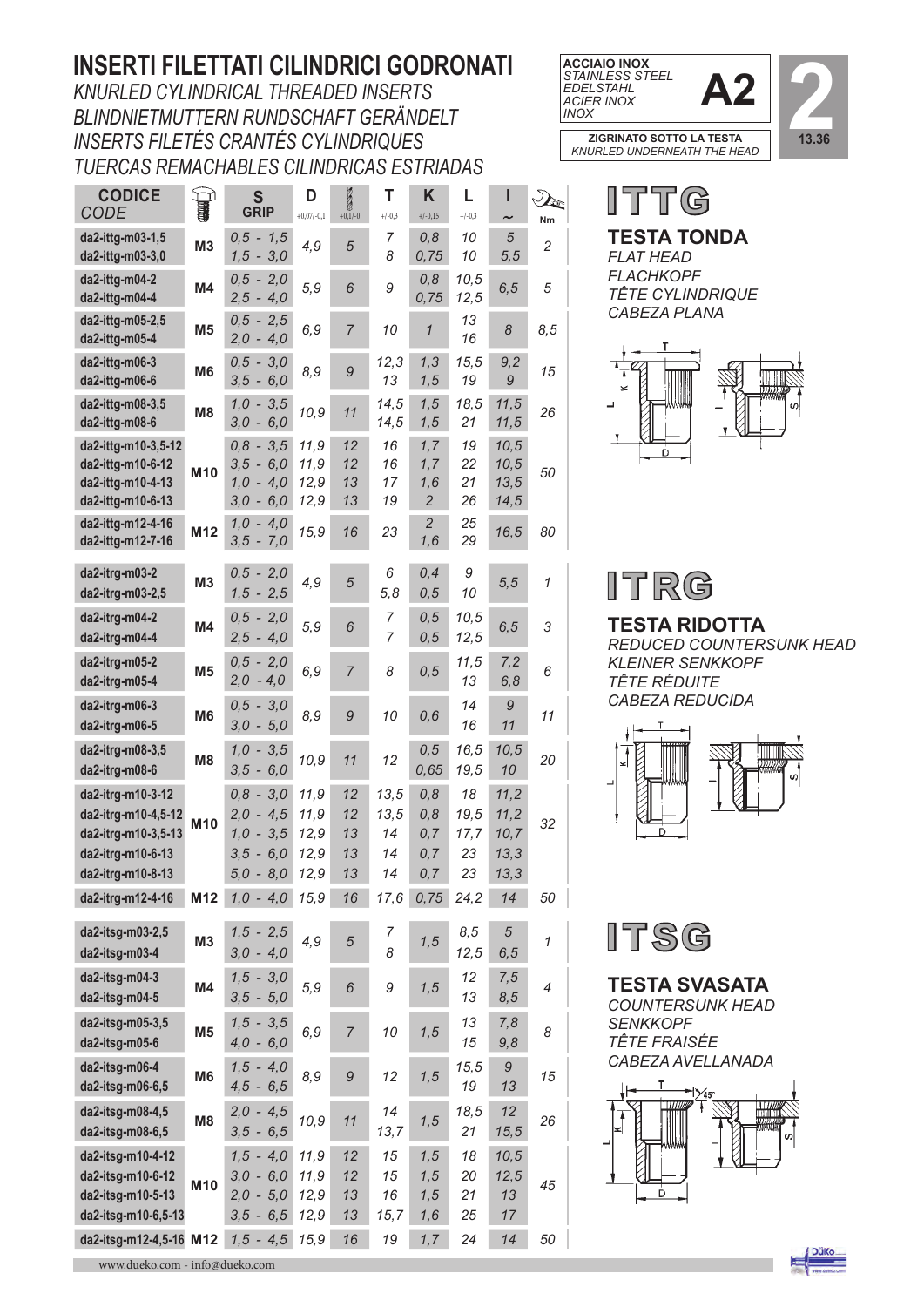



**TESTA TONDA**  *FLAT HEAD FLACHKOPF TÊTE CYLINDRIQUE CABEZA PLANA*



| . T |
|-----|
|-----|

#### **TESTA RIDOTTA**

*REDUCED COUNTERSUNK HEAD KLEINER SENKKOPF TÊTE RÉDUITE CABEZA REDUCIDA*



### **INSERTI FILETTATI SEMIESAGONALI**

*SEMI-HEXAGONAL THREADED INSERTS BLINDNIETMUTTERN TEILSECHSKANT INSERTS FILETÉS SEMI-HEXAGONAUX TUERCAS REMACHABLES SEMI-HEXAGONALES*

| <b>CODICE</b><br>CODE                                                                    |                 | S<br>GRIP                                                | Μ<br>$+0,07/-0,1$            | M <sub>1</sub><br>$+0.1/-0$ | т<br>$+/-0,3$        | K<br>$+/-0,15$         | L<br>$+/-0,3$        | $\tilde{\phantom{a}}$        | $\mathcal{D}_{\mathbf{G}}$<br>Nm |
|------------------------------------------------------------------------------------------|-----------------|----------------------------------------------------------|------------------------------|-----------------------------|----------------------|------------------------|----------------------|------------------------------|----------------------------------|
| da2-ittse-m03-1,8<br>da2-ittse-m03-3                                                     | <b>M3</b>       | $0,3 - 1,8$<br>$1,8 - 3,0$                               | 4,9                          | 5                           | 8                    | 0,75                   | 9<br>10              | 5, 5                         | $\overline{2}$                   |
| da2-ittse-m04-2<br>da2-ittse-m04-4                                                       | M <sub>4</sub>  | $0,5 - 2,0$<br>$2,0 - 4,0$                               | 5,9                          | 6                           | 8,7<br>9             | 0,8<br>0,75            | 11<br>12,5           | 7,2<br>6                     | 5                                |
| da2-ittse-m05-2.5<br>da2-ittse-m05-4                                                     | M <sub>5</sub>  | $0,5 - 2,5$<br>$2.0 - 4.0$                               | 6,9                          | $\overline{7}$              | 10<br>10             | $\mathbf{1}$           | 12<br>15             | 7,5<br>8                     | 8,5                              |
| da2-ittse-m06-3<br>da2-ittse-m06-6                                                       | M <sub>6</sub>  | $0,5 - 3,0$<br>$3,0 - 6,0$                               | 8,9                          | 9                           | 12,7<br>13           | 1,3<br>1,5             | 15,5<br>19           | 9                            | 15                               |
| da2-ittse-m08-3,5<br>da2-ittse-m08-6                                                     | M <sub>8</sub>  | $1,0 - 3,5$<br>$3,0 - 5,5$                               | 10,9                         | 11                          | 16<br>16             | 1, 5                   | 18<br>20             | 10                           | 26                               |
| da2-ittse-m10-3,5-12<br>da2-ittse-m10-6-12<br>da2-ittse-m10-3,5-13<br>da2-ittse-m10-5-13 | M10             | $0,8 - 3,5$<br>$3,5 - 6,0$<br>$1,0 - 3,5$<br>$3,0 - 5,0$ | 11,9<br>11,9<br>12,9<br>12,9 | 12<br>12<br>13<br>13        | 16<br>16<br>18<br>17 | 1.7<br>1,7<br>1,7<br>2 | 19<br>22<br>21<br>24 | 10,5<br>10,5<br>13,2<br>14,5 | 50                               |
| da2-ittse-m12-4<br>da2-ittse-m12-7                                                       | M <sub>12</sub> | $1,0 - 4,0$<br>$3,5 - 7,0$                               | 15,9                         | 16                          | 23                   | $\overline{2}$         | 28<br>29             | 16,5                         | 80                               |

| <b>CODICE</b><br><b>CODE</b>                                                           |                 | $\mathsf{S}$<br><b>GRIP</b>                              | M<br>$+0,07/-0,1$            | M <sub>1</sub><br>$+0.1/-0$ | T<br>$+/-0.3$                | K<br>$+/-0,15$             | L<br>$+/-0.3$            | $\tilde{\phantom{a}}$    | Nm           |
|----------------------------------------------------------------------------------------|-----------------|----------------------------------------------------------|------------------------------|-----------------------------|------------------------------|----------------------------|--------------------------|--------------------------|--------------|
| da2-ierse-m03-1,5<br>da2-ierse-m03-2,5                                                 | <b>M3</b>       | $0,3 - 1,5$<br>$1,5 - 2,5$                               | 4,9                          | 5                           | 6                            | 0, 5                       | 9<br>11                  | 5, 5                     | $\mathcal I$ |
| da2-ierse-m04-2<br>da2-ierse-m04-3                                                     | M4              | $0,5 - 2,0$<br>$2,0 - 3,0$                               | 5,9                          | 6                           | $\overline{7}$               | 0, 5                       | 12<br>13                 | 7,5<br>6                 | 3            |
| da2-ierse-m05-2,5<br>da2-ierse-m05-4                                                   | M <sub>5</sub>  | $0,5 - 2,5$<br>$2,5 - 4,0$                               | 6,9                          | $\overline{7}$              | 8                            | 0, 5                       | 13<br>14,5               | 8<br>6,8                 | 6            |
| da2-ierse-m06-3<br>da2-ierse-m06-5,5                                                   | M <sub>6</sub>  | $0,5 - 3,0$<br>$3,0 - 5,5$                               | 8,9                          | 9                           | 10                           | 0,6                        | 16<br>18                 | 9,2<br>11                | 11           |
| da2-ierse-m08-3,5<br>da2-ierse-m08-6                                                   | M <sub>8</sub>  | $1,0 - 3,5$<br>$3.5 - 6.0$                               | 10,9                         | 11                          | 12                           | 0,65                       | 17,5<br>20,25            | 10<br>14                 | 20           |
| da2-ierse-m10-3-12<br>da2-ierse-m10-4,5-12<br>da2-ierse-m10-4-13<br>da2-ierse-m10-6-13 | M10             | $0,8 - 3,0$<br>$2,0 - 4,5$<br>$1,5 - 4,0$<br>$3,5 - 6,0$ | 11,9<br>11,9<br>12,9<br>12,9 | 12<br>12<br>13<br>13        | 13,5<br>13,5<br>14,5<br>14,5 | 0.8<br>0.8<br>0,75<br>0,75 | 18,5<br>19,5<br>20<br>23 | 11,2<br>11,2<br>13<br>15 | 32           |
| da2-ierse-m12-4<br>da2-ierse-m12-6                                                     | M <sub>12</sub> | $1.0 - 4.0$<br>$4,0 - 6,0$                               | 15,9                         | 16                          | 17.5                         | 0,8                        | 24<br>27                 | 16<br>19                 | 50           |

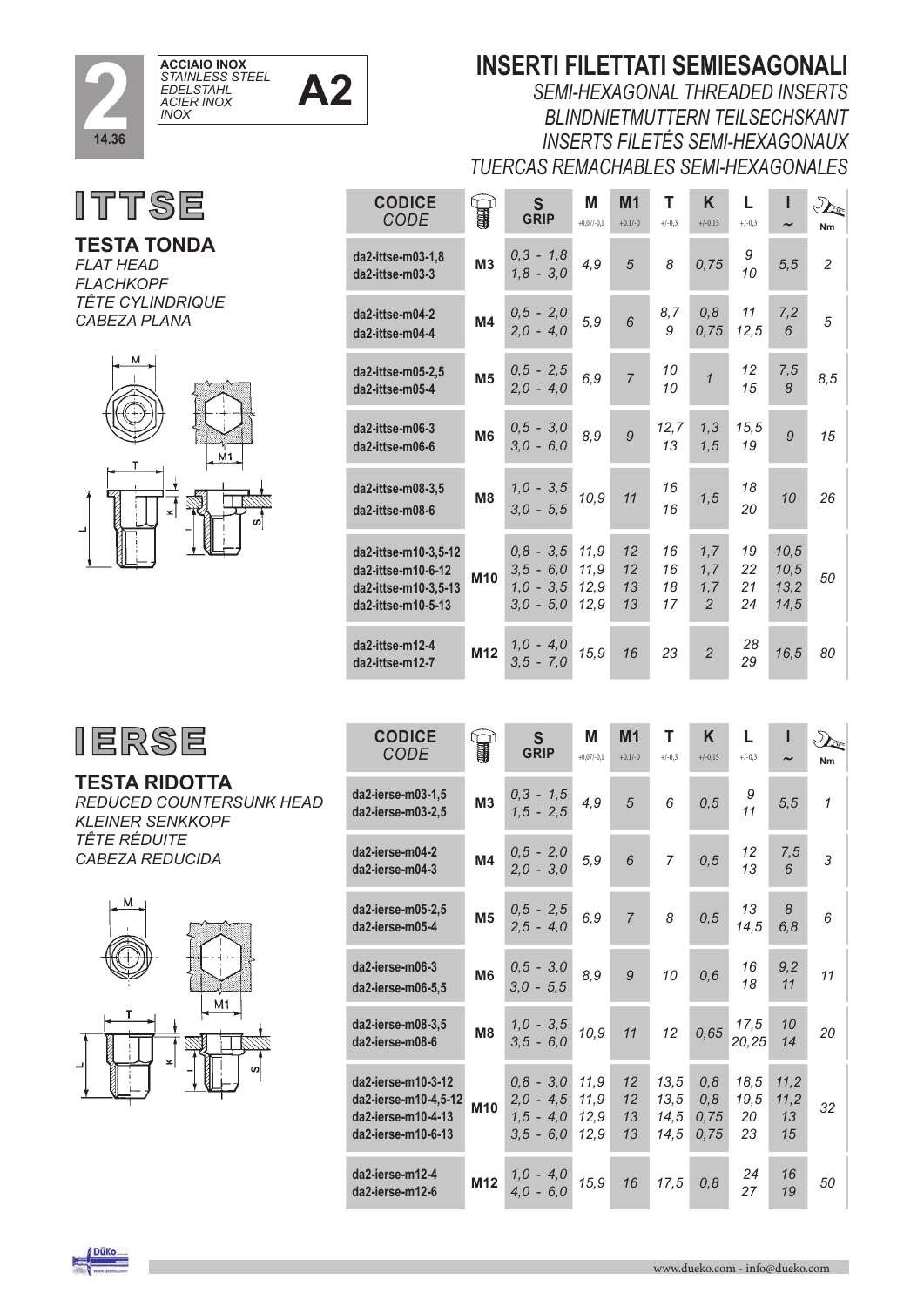### **INSERTI CILINDRICI CIECHI**

*CYLINDRICAL THREADED INSERTS, CLOSED END TYPE BLINDNIETMUTTERN RUNDSCHAFT GESCHLOSSEN INSERTS FILETÉS CYLINDRIQUES BORGNES TUERCAS REMACHABLES CILINDRICAS CIEGAS*

| <b>CODICE</b><br><b>CODE</b> |     | <b>GRIP</b>      | D<br>$+/- 0,3$ | 3<br>$+0,1/-0$ | T.<br>$+0,1/-0$ | $\mathsf{K}$<br>$+/- 0,15$ | L<br>$+/- 0.3$ | <b>Nm</b> |
|------------------------------|-----|------------------|----------------|----------------|-----------------|----------------------------|----------------|-----------|
| da2-ittc-m04-2               | M4  | $0,5 - 2,0$      | 5,9            | 6 <sup>6</sup> | 9,0             | 0,8                        | 16             | 5         |
| da2-ittc-m05-2,5             | M5  | $0,5 - 2,5 6,9$  |                |                | $7$ 10,0        | $1,0$ 17                   |                | 8,5       |
| da2-ittc-m06-3               | M6  | $0,5 - 3,0 8,9$  |                |                |                 | $9$ $12,3$ $1,3$           | 21             | 15        |
| $da2$ -ittc-m08-3,5          | M8  | $0,5 - 3,0 10,9$ |                |                | $11 \quad 15,5$ | 1,5                        | 25             | 26        |
| da2-ittc-m10-4-13            | M10 | $1,0 - 4,0 12,9$ |                | 13             | 17,0            | 1,6                        | 27             | 50        |

| <b>CODICE</b><br><b>CODE</b> |    | <b>GRIP</b>                 | D<br>$+/- 0,3$ | <b>ASSES</b><br>$+0,1/-0$ | $\mathsf{T}$<br>$+0,1/-0$ | K<br>$+/- 0.15$ | $\mathsf{L}$<br>$+/- 0,3$ | <b>Nm</b> |
|------------------------------|----|-----------------------------|----------------|---------------------------|---------------------------|-----------------|---------------------------|-----------|
| da2-itrc-m04-2               | M4 | $0,5 - 2,0 5,9$             |                | 6                         | 7,0                       | 0,5             | 15                        | 3         |
| da2-itrc-m05-2               | M5 | $0,5 - 2,0$                 | 6,9            | 7 <sup>7</sup>            | 8,0                       | 0, 5            | 16,5                      | 6         |
| da2-itrc-m06-2,5             | M6 | $0,5 - 2,5 8,9$             |                | 9                         | 10,0                      | 0,6             | 20.5                      | 11        |
| da2-itrc-m08-3               | M8 | $0,5 - 3,0 10,9$            |                | 11                        | 12,0                      | 0,65            | -23                       | 20        |
| da2-itrc-m10-3,5-13          |    | M10 $1,0 - 3,5$ $12,9$ $13$ |                |                           | 14,0                      | 0,7             | 24.5                      | 32        |





**TESTA TONDA** *FLAT HEAD FLACHKOPF TÊTE CYLINDRIQUE CABEZA PLANA* **L**



**ZIGRINATO SOTTO LA TESTA**  *KNURLED UNDERNEATH THE HEAD UNTERKOPF RÄNDELUNG CRANTÉ SOUS LA TÊTE ESTRIADAS TAMBIEN EN LA PARTE INFERIOR DE LA CABEZA*



#### **TESTA RIDOTTA**

*REDUCED COUNTERSUNK HEAD KLEINER SENKKOPF TÊTE RÉDUITE CABEZA REDUCIDA*



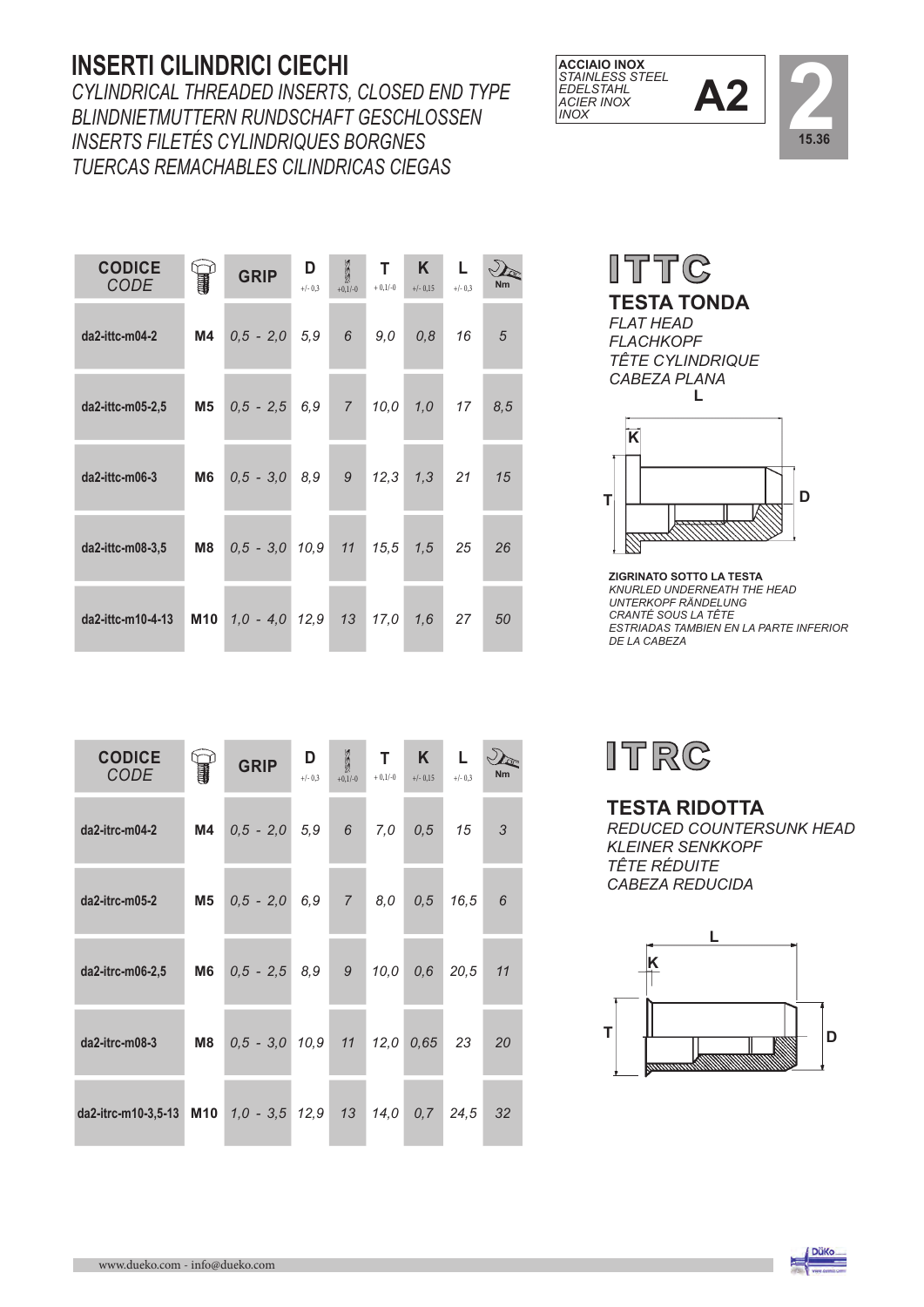

## **INSERTI CILINDRICI GODRONATI CIECHI**

*KNURLED CYLINDRICAL THREADED INSERTS, CLOSED END TYPE BLINDNIETMUTTERN RUNDSCHAFT GERÄNDELT SCHAFTENDE GESCHLOSSEN INSERTS FILETÉS CRANTÉS CYLINDRIQUES BORGNES TUERCAS REMACHABLES CILINDRICAS ESTRIADAS CIEGAS*

**ITTCG** 

**TESTA TONDA**  *FLAT HEAD FLACHKOPF TÊTE CYLINDRIQUE CABEZA PLANA* 



# **ITRGG**

**TESTA RIDOTTA**  *REDUCED COUNTERSUNK HEAD KLEINER SENKKOPF TÊTE RÉDUITE CABEZA REDUCIDA*





**TESTA SVASATA** *COUNTERSUNK HEAD SENKKOPF TÊTE FRAISÉE CABEZA AVELLANADA* 



| <b>CODE</b>                              | T              | S<br><b>GRIP</b>           | D<br>$+0,07/-0,1$ | $\sum_{+0,1/-0}$ | т<br>$+/-0,3$ | K<br>$+/-0,15$ | L<br>$+/-0.3$ | ı          | $\mathcal{D}$<br>Nm                        |
|------------------------------------------|----------------|----------------------------|-------------------|------------------|---------------|----------------|---------------|------------|--------------------------------------------|
| dst-ittcg-m03-2,5<br>dst-ittcg-m03-4     | M3             | $0,5 - 2,5$<br>$2,5 - 4,0$ | 4,9               | 5                | 8             | 0,9            | 15,5<br>16,5  | 10<br>11   | $\overline{c}$                             |
| dst-ittcg-m04-3<br>dst-ittcg-m04-4,5     | M4             | $0,5 - 3,0$<br>$3,0 - 4,5$ | 5,9               | 6                | 9             | $\mathbf{1}$   | 16,5<br>18    | 11<br>12   | 5                                          |
| dst-ittcg-m05-3<br>dst-ittcg-m05-5,5     | M <sub>5</sub> | $0,5 - 3,0$<br>$3,0 - 5,5$ | 6,9               | $\overline{7}$   | 10            | $\mathbf{1}$   | 19<br>21,5    | 12<br>14   | 8,5                                        |
| dst-ittcg-m06-3<br>dst-ittcg-m06-5,5     | M <sub>6</sub> | $0,5 - 3,0$<br>$3,0 - 5,5$ | 8,9               | 9                | 13            | 1,5            | 22<br>24,5    | 16<br>18   | 15                                         |
| dst-ittcg-m08-3<br>dst-ittcg-m08-5,5     | M <sub>8</sub> | $0,5 - 3,0$<br>$3,0 - 5,5$ | 10,9              | 11               | 16            | 1,5            | 26,5<br>29    | 19<br>21   | 26                                         |
| dst-ittcg-m10-3-13<br>dst-ittcg-m10-6-13 | M10            | $0,5 - 3,0$<br>$3,0 - 6,0$ | 12,9              | 13               | 19            | $\overline{2}$ | 28,5<br>33,5  | 20,5<br>24 | 50                                         |
|                                          |                |                            |                   |                  |               |                |               |            |                                            |
|                                          |                |                            |                   |                  |               |                |               |            |                                            |
| <b>CODICE</b><br><b>CODE</b>             | T              | S<br><b>GRIP</b>           | D<br>$+0,07/-0,1$ | $\sum_{+0,1/-0}$ | T<br>$+/-0,3$ | K<br>$+/-0,15$ | L<br>$+/-0,3$ | ı          | $\mathcal{D}_{\!\!\mathbf{\hat{z}}}$<br>Nm |
| dst-itrcg-m03-2,5                        | M3             | $0,5 -$<br>2,5             | 4,9               | 5                | 6             | 0, 8           | 15,5          | 11         | $\overline{c}$                             |
| dst-itrcg-m04-3                          | M4             | $0,5 - 3,0$                | 5,9               | 6                | 7             | 0, 8           | 16,5          | 12,5       | 3                                          |
| dst-itrcg-m05-3                          | M <sub>5</sub> | $0.5 -$<br>3,0             | 6,9               | $\overline{7}$   | 8             | 0, 8           | 19            | 15         | 6                                          |
| dst-itrcg-m06-3                          | M <sub>6</sub> | $0,5 -$<br>3,0             | 8,9               | 9                | 10            | 0, 8           | 22            | 16         | 11                                         |
| dst-itrcg-m08-3                          | M <sub>8</sub> | 3,0<br>$0,5 -$             | 10,9              | 11               | 12            | 0, 8           | 25            | 18,5       | 20                                         |
| dst-itrcg-m10-3,5                        | M10            | $0,8 -$<br>3, 5            | 12,9              | 13               | 14,5          | $\mathcal{I}$  | 30            | 21         | 32                                         |

| <b>CODICE</b><br><b>CODE</b> | THE R          | S<br><b>GRIP</b> | D<br>$+0,07/-0,1$ | Ø<br>$+0,1/-0$ | т<br>$+/-0,3$ | K<br>$+/-0,15$ | $+/-0,3$ | ı<br>$\tilde{}$ | $\mathcal{P}$<br>Nm |
|------------------------------|----------------|------------------|-------------------|----------------|---------------|----------------|----------|-----------------|---------------------|
| dst-itscg-m04-3              | M <sub>3</sub> | $1.5 - 3.0$      | 4,9               | 5              | 8             | 1, 7           | 16,5     | 11              | $\overline{2}$      |
| dst-itscg-m04-4              | M <sub>4</sub> | $1,5 - 4,0$      | 5,9               | 6              | 9             | 1,7            | 17.5     | 12,3            | 3                   |
| dst-itscg-m05-4              | M <sub>5</sub> | $1,5 - 4,0$      | 6,9               | $\overline{7}$ | 10            | 1,7            | 20,5     | 14.5            | 6                   |
| dst-itscg-m06-4,5            | M <sub>6</sub> | $1,5 - 4,5$      | 8,9               | 9              | 12            | 1, 7           | 23,5     | 17.5            | 11                  |
| $dst-itscg-m08-4,5$          | M8             | $1,5 - 4,5$      | 10.9              | 11             | 14            | 1.7            | 28       | 18,5            | 20                  |
| dst-itscg-m10-4,5            | <b>M10</b>     | $2,0 - 4,5$      | 12,9              | 13             | 16            | 1,7            | 30.5     | 20.5            | 32                  |
| $dst-itscq-m12-4,5$          | M12            | $2.0 - 4.5$      | 15.9              | 16             | 19            | 1,7            | 31.5     | 21              | 50                  |

**Düko** e.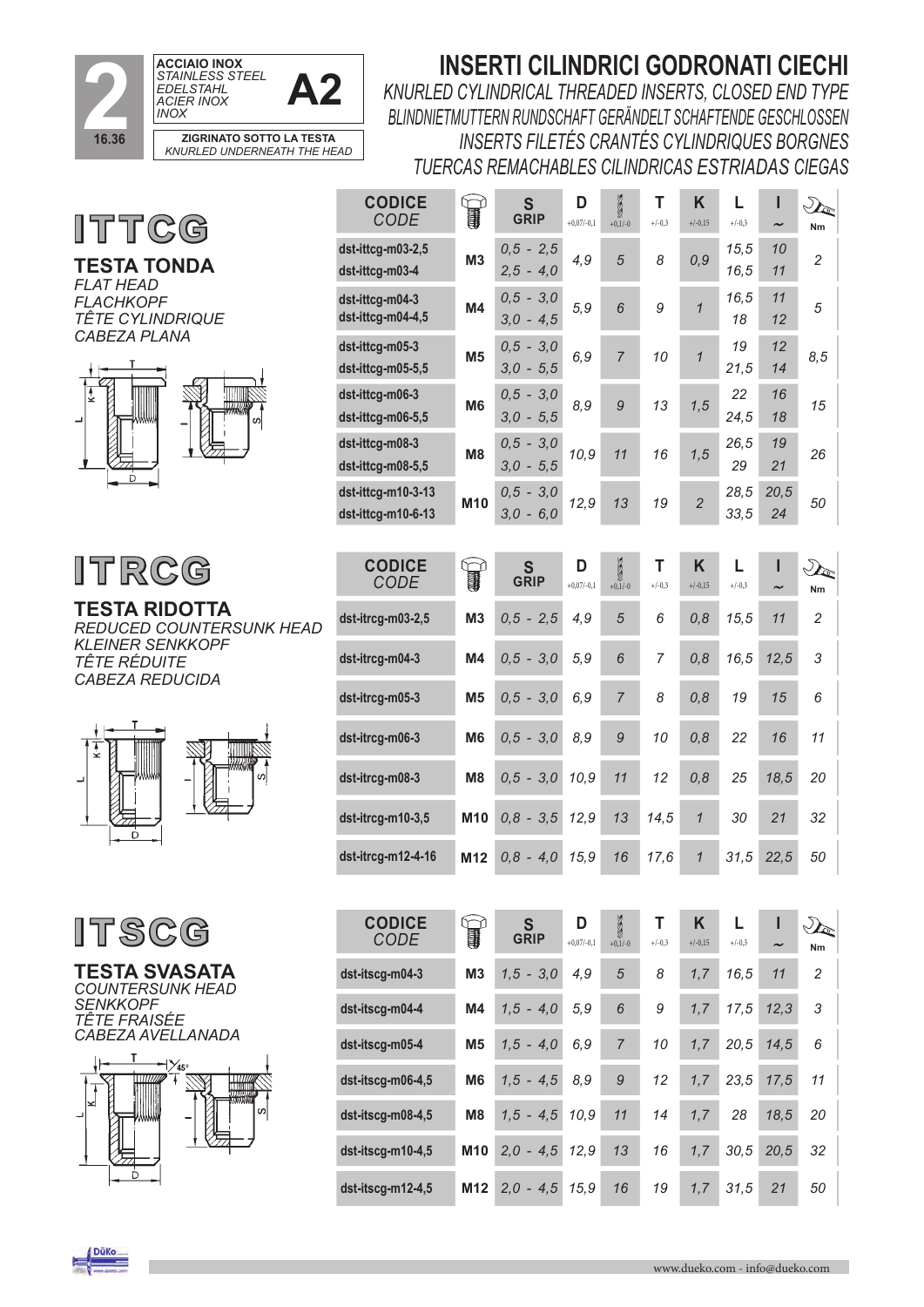#### **INSERTI SEMIESAGONALI CIECHI**

*SEMI-HEXAGONAL THREADED INSERTS CLOSED END TYPE BLINDNIETMUTTERN TEILSECHSKANT GESCHLOSSEN INSERTS FILETÉS SEMI-HEXAGONAUX BORGNES TUERCAS REMACHABLES SEMI-HEXAGONALES CIEGAS*

| <b>CODICE</b><br><b>CODE</b> |            | <b>GRIP</b> | SW <sub>1</sub><br>$+0,1/-0$ | <b>SW</b><br>$+0,07/-0,1$ | T<br>$+/-0,3$ | K.<br>$+/-0,15$ | Г<br>$+/-0,3$ | <b>Nm</b>      |
|------------------------------|------------|-------------|------------------------------|---------------------------|---------------|-----------------|---------------|----------------|
| da2-ittsec-m03-2             | M3         | $0,5 - 2$   | 5,1                          | 5,0                       | 8,0           | 0,75            | 15,5          | $\overline{2}$ |
| da2-ittsec-m04-2             | <b>M4</b>  | $0,5 - 2$   | 6,1                          | 6,0                       | 9,0           | 1,0             | 16            | $\overline{5}$ |
| da2-ittsec-m05-3             | M5         | $0,5 - 3,0$ | 7,1                          | 7,0                       | 10,0          | 1,0             | 18,5          | 8,5            |
| da2-ittsec-m06-3             | M6         | $0,5 - 3,0$ | 9,1                          | 9,0                       | 12,7          | 1,5             | 23            | 15             |
| da2-ittsec-m08-3             | M8         | $0,5 - 3,0$ | 11, 1                        | 11,0                      | 14,5          | 1,5             | 23,5          | 26             |
| da2-ittsec-m10-3,5           | <b>M10</b> | $1,0 - 3,5$ | 13,1                         | 13,0                      | 16,5          | 2,0             | 26,5          | 50             |

 $\mathcal{D}_{\mathbb{C}}$ **CODICE CODE SW1 SW T K L**  $+0.1/-0$  $+0.07/-0.1$  $+/-0.3$ +/-0,15  $+/-0,3$  **Nm da2-iersec-m04-2 M3** *0,3 - 2,5 5,1 5,0 6,0 0,5 15,5 2* **da2-iersec-m04-2** *0,5 - 2,0 16*  **M4** *6,1 6,0 7,0 0,5 3* **da2-iersec-m04-4** *2,0 - 4,0 17,5* **da2-iersec-m05-2,5** *0,5 - 2,5 18* **M5** *7,1 7,0 8,0 0,5 6* **da2-iersec-m05-4** *2,0 - 4,0 20* **da2-iersec-m06-3,5** *0,5 - 3,5 21* **M6** *9,1 9,0 10,0 0,6 11* **da2-iersec-m06-5** *3,5 - 5,0 23* **da2-iersec-m08-3,5** *1,0 - 3,5 23,5* **M8** *11,1 11,0 12,0 0,65 20* **da2-iersec-m08-5** *3,5 - 5,0 26* **da2-iersec-m10-4-13** *1,0 - 4,0 30,5* **M10** *13,1 13,0 14,5 0,75 32* **da2-iersec-m10-5-13** *3,5 - 5,0 33* **da2-iersec-m12-4-16 M12** *0,8 - 4 16,1 16,0 17,5 0,75 31,1 50*





**TESTA TONDA** *FLAT HEAD FLACHKOPF TÊTE CYLINDRIQUE CABEZA PLANA*





**TESTA RIDOTTA**  *REDUCED COUNTERSUNK HEAD KLEINER SENKKOPF TÊTE RÉDUITE CABEZA REDUCIDA*



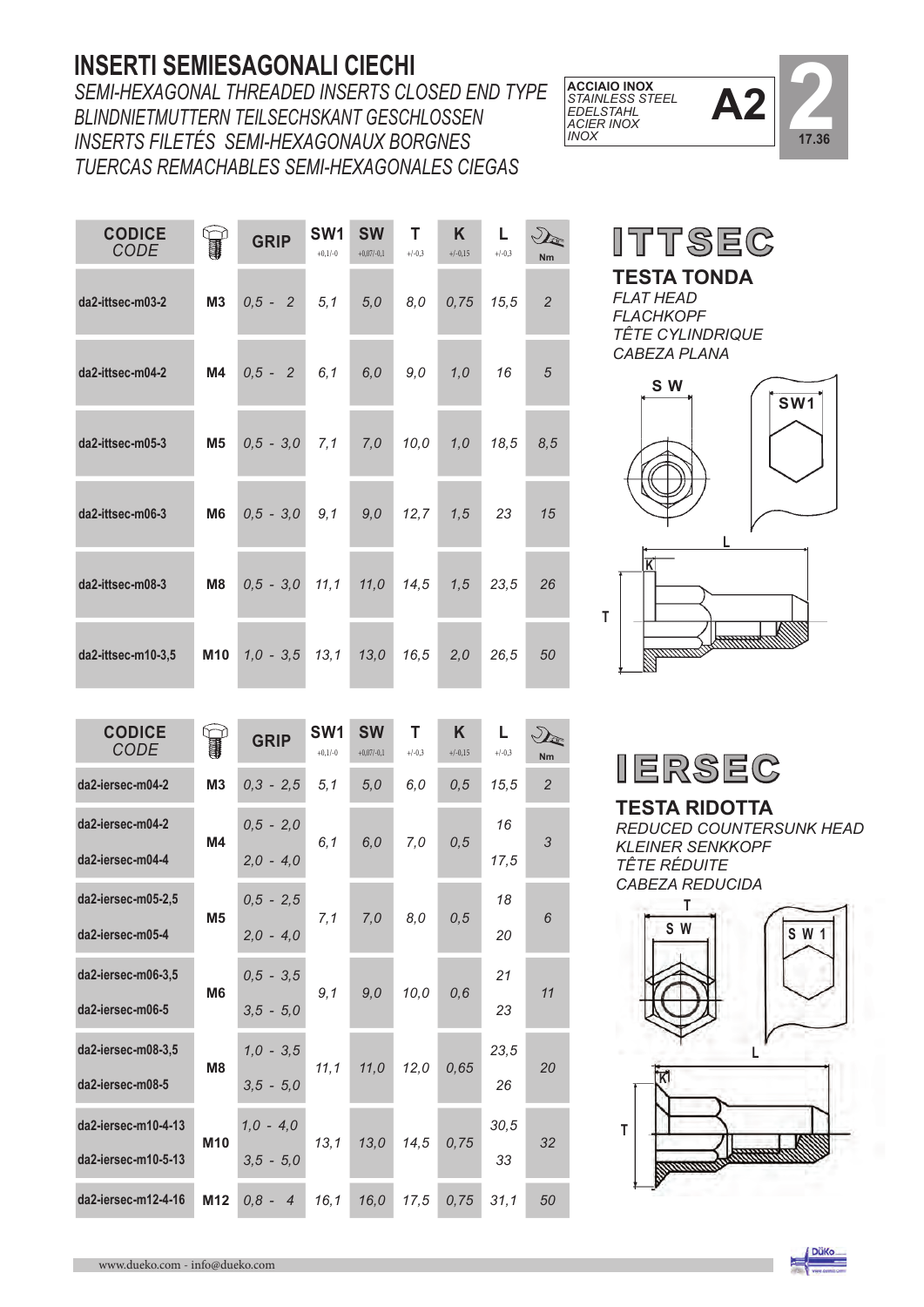

## **INSERTI FILETTATI CILINDRICI GODRONATI**

*KNURLED CYLINDRICAL THREADED INSERTS BLINDNIETMUTTERN RUNDSCHAFT GERÄNDELT INSERTS FILETÉS CRANTÉS CYLINDRIQUES TUERCAS REMACHABLES CILINDRICAS ESTRIADAS*



**TESTA TONDA**

**ITTG** 



#### **TESTA RIDOTTA**  *REDUCED COUNTERSUNK HEAD KLEINER SENKKOPF TÊTE RÉDUITE CABEZA REDUCIDA*





**TESTA SVASATA**  *COUNTERSUNK HEAD SENKKOPF TÊTE FRAISÉE CABEZA AVELLANADA*



| <b>CODICE</b><br><b>CODE</b>             | $\mathbb{R}$    | S<br><b>GRIP</b>           | D<br>$+0,07/-0,1$ | 200<br>$+0,1/-0$ | Т<br>$+/-0,3$ | K<br>$+/-0,15$         | L<br>$+/-0,3$ | ı           | $\mathcal{D}_{\mathbb{C}}$<br>Nm  |
|------------------------------------------|-----------------|----------------------------|-------------------|------------------|---------------|------------------------|---------------|-------------|-----------------------------------|
| da2-ittg-m03-1,5                         | M <sub>3</sub>  | $0,5 - 1,5$                | 4,9               | 5                | 7             | 0,8                    | 9             | 5           | 2                                 |
| da2-ittg-m04-2<br>da2-ittg-m04-4         | M4              | $0,5 - 2,0$<br>$2,0 - 4,0$ | 5,9               | 6                | 9             | 0, 8<br>$\overline{1}$ | 10,8<br>11,5  | 6, 5<br>7   | 5                                 |
| da2-ittg-m05-2,5<br>da2-ittg-m05-4       | M <sub>5</sub>  | $0,5 - 2,5$<br>$2,5 - 4,0$ | 6,9               | 7                | 10            | $\mathcal{I}$          | 13<br>15      | 8<br>9,2    | 8,5                               |
| da2-ittg-m06-3<br>da2-ittg-m06-4,5       | M6              | $0.5 - 3.0$<br>$3,0 - 4,5$ | 8,9               | 9                | 12,8<br>13    | 1,5                    | 15<br>16      | 9,2<br>10,2 | 15                                |
| da2-ittg-m08-3,5<br>da2-ittg-m08-5,5     | M8              | $1.0 - 3.5$<br>$3,0 - 5,5$ | 10,9              | 11               | 15<br>16      | 1, 5                   | 18<br>18,5    | 11,5<br>12  | 26                                |
| da2-ittg-m10-4-13,5<br>da2-ittg-m10-6-15 | M <sub>10</sub> | $1,0 - 4,0$<br>$3,0 - 6,0$ | 12,9              | 13               | 17<br>19      | $\overline{c}$         | 20,3<br>22    | 13,5<br>15  | 50                                |
| da2-ittg-m12-4-16                        | M <sub>3</sub>  | $1,0 - 4,0$                | 15,9              | 16               | 23            | $\overline{2}$         | 23            | 16          | 80                                |
|                                          |                 |                            |                   |                  |               |                        |               |             |                                   |
| <b>CODICE</b><br><b>CODE</b>             | $\mathbb{R}$    | S<br>GRIP                  | D<br>$+0,07/-0,1$ | 200<br>$+0,1/-0$ | Т<br>$+/-0,3$ | K<br>$+/-0,15$         | L<br>$+/-0,3$ | ı           | $\mathcal{D}_{\mathcal{C}}$<br>Nm |
| da2-itrg-m03-1,5                         | M <sub>3</sub>  | $0,5 - 1,5$                | 4,9               | 5                | 6             | 0,6                    | 8,5           | 5, 5        | 1                                 |
| da2-itrg-m04-2                           | M4              | $0,5 - 2,0$                | 5,9               | 6                | 7             | 0,6                    | 10            | 6, 5        | 3                                 |
| da2-itrg-m05-2,5                         | <b>M5</b>       | $0,5 - 2,5$                | 6,9               | $\overline{7}$   | 8             | 0,6                    | 12            | 7,2         | 6                                 |
| da2-itrg-m06-3                           | M <sub>6</sub>  | $0,5 - 3,0$                | 8,9               | 9                | 10            | 0,6                    | 14,5          | 9           | 11                                |
| da2-itrg-m08-3,5                         | M <sub>8</sub>  | $1,0 - 3,5$                | 10,9              | 11               | 12            | 0,7                    | 16,5          | 10,5        | 20                                |
| da2-itrg-m10-3,5-13                      | M3              | $1,0 - 3,5$                | 12,9              | 13               | 14,5          | 0,85                   | 19            | 10,7        | 32                                |
| da2-itrg-m12-3,5-16                      | M4              | $1, 5 - 3, 5$              | 15,9              | 16               | 17,6          | 1,0                    | 24            | 15          | 50                                |
|                                          |                 |                            |                   |                  |               |                        |               |             |                                   |

| <b>CODICE</b><br>CODE | 1               | S<br><b>GRIP</b> | D<br>$+0,07/-0,1$ | Ø<br>$+0,1/-0$ | $+/-0,3$ | K<br>$+/-0,15$ | $+/-0,3$ | $\tilde{}$ | $\mathcal{P}$<br>Nm |
|-----------------------|-----------------|------------------|-------------------|----------------|----------|----------------|----------|------------|---------------------|
| da2-itsq-m03-2        | M <sub>3</sub>  | $1,5 - 2,0$      | 4,9               | 5              | 8        | 1,7            | 9        | 6          | 1                   |
| da2-itsg-m04-3,5      | M4              | $1,5 - 3,5$      | 5,9               | 6              | 9        | 1,7            | 11.5     | 5,5        | $\overline{4}$      |
| da2-itsg-m05-4        | M <sub>5</sub>  | $1.5 - 4.0$      | 6,9               | $\overline{7}$ | 10       | 1,7            | 13.5     | 7.8        | 8                   |
| da2-itsq-m06-4,5      | M <sub>6</sub>  | $1,5 - 4,5$      | 8,9               | 9              | 12       | 1,7            | 16       | 9.5        | 15                  |
| da2-itsg-m8-4,5       | M <sub>8</sub>  | $1,5 - 4,5$      | 10,9              | 11             | 14       | 1,7            | 19       | 12,5       | 26                  |
| da2-itsg-m10-4,5      | M10             | $1,5 - 4,5$      | 12.9              | 13             | 16       | 1,7            | 21       | 13         | 45                  |
| da2-itsq-m10-4,5      | M <sub>12</sub> | $1.5 - 4.5$      | 14.9              | 15             | 18       | 1.7            | 24       | 15.5       | 50                  |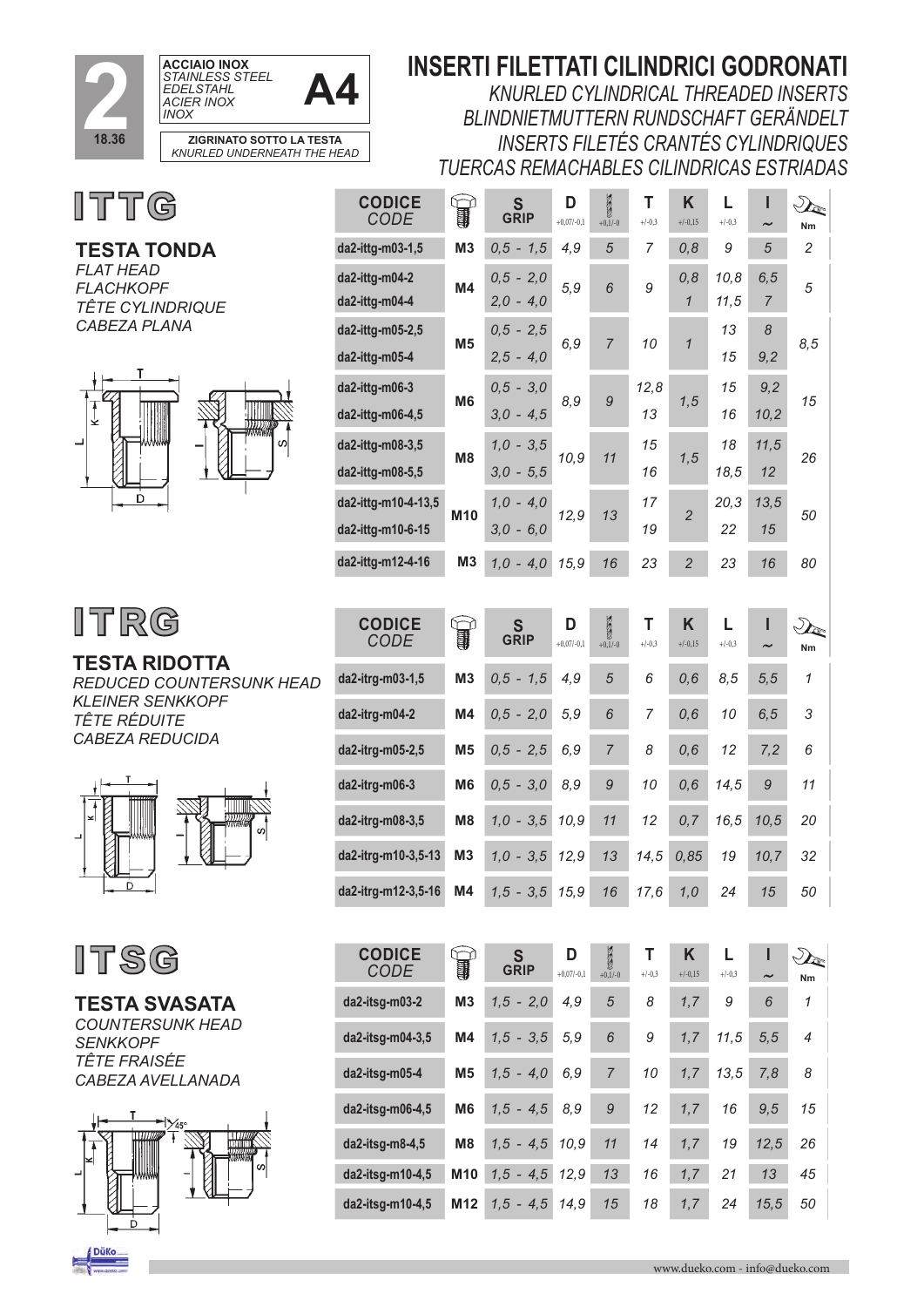## **INSERTI FILETTATI SEMIESAGONALI**

*SEMI-HEXAGONAL THREADED INSERTS BLINDNIETMUTTERN TEILSECHSKANT INSERTS FILETÉS SEMI-HEXAGONAUX TUERCAS REMACHABLES SEMI-HEXAGONALES*

**Contract** 

**Contract** 

| <b>CODICE</b><br><b>CODE</b> | $\mathbb{R}$    | $\mathbf S$<br><b>GRIP</b> | M<br>$+0,07/-0,1$ | M <sub>1</sub><br>$0,1/-0$ | т<br>$+/-0,3$  | Κ<br>$+/- 0,15$ | L<br>$+/-0,3$ | ı   | $\sqrt{2}$<br>Nm                  |
|------------------------------|-----------------|----------------------------|-------------------|----------------------------|----------------|-----------------|---------------|-----|-----------------------------------|
| da2-ittse-m03-1,5            | M <sub>3</sub>  | $0,5 - 1,5$                | 4,9               | 5                          | 8              | 0, 8            | 9             | 6   | $\overline{c}$                    |
| da2-ittse-m04-2              | M4              | $0,5 - 2,0$                | 5,9               | 6                          | 9              | 0, 8            | 11            | 7,2 | 5                                 |
| da2-ittse-m05-2,5            | M <sub>5</sub>  | $0,5 - 2,5$                | 6,9               | $\overline{7}$             | 10             | $\mathbf{1}$    | 12            | 7,5 | 8,5                               |
| da2-ittse-m06-3              | M <sub>6</sub>  | $0,5 - 3,0$                | 8,9               | 9                          | 12,7           | 1,3             | 15,5          | 9   | 15                                |
| da2-ittse-m08-3,5            | M <sub>8</sub>  | $1,0 - 3,5$                | 10,9              | 11                         | 16             | 1,5             | 18            | 10  | 26                                |
| da2-ittse-m10-4-13           | M <sub>10</sub> | $1,0 - 4,0$                | 12,9              | 13                         | 18             | 1,7             | 21            | 16  | 50                                |
| da2-ittse-m12-4-16           | M <sub>12</sub> | $1,0 - 4,0$                | 15,9              | 16                         | 23             | $\overline{2}$  | 28            | 18  | 80                                |
| <b>CODICE</b><br>CODE        | T               | S<br>GRIP                  | Μ<br>$+0,07/-0,1$ | M <sub>1</sub><br>$0,1/-0$ | Т<br>$+/-0,3$  | Κ<br>$+/-0,15$  | L<br>$+/-0,3$ | ı   | $\mathcal{D}_{\mathcal{C}}$<br>Nm |
| da2-ierse-m03-1,5            | M <sub>3</sub>  | $0,5 - 1,5$                | 4,9               | $\sqrt{5}$                 | 6              | 0, 5            | 9             | 6   | 1                                 |
| da2-ierse-m04-2              | M4              | $0,5 - 2,0$                | 5,9               | 6                          | $\overline{7}$ | 0, 5            | 12            | 7,5 | 3                                 |
| da2-ierse-m05-2,5            | M <sub>5</sub>  | $0,5 - 2,5$                | 6,9               | $\overline{7}$             | 8              | 0,6             | 13            | 8   | 6                                 |
| da2-ierse-m06-3,0            | M <sub>6</sub>  | $1,0 - 3,0$                | 8,9               | 9                          | 10             | 0,6             | 16            | 9,2 | 11                                |
| da2-ierse-m08-3,5            | M8              | $1,0 - 3,5$                | 10,9              | 11                         | 12             | 0,65            | 17,5          | 10  | 20                                |
| da2-ierse-m10-4-13           | M10             | $1,0 - 4,0$                | 12,9              | 13                         | 14,5           | 0,75            | 21            | 14  | 32                                |
| da2-ierse-m12-4-16           | M12             | $1,0 - 4,0$                | 15,9              | 16                         | 17,5           | 0, 8            | 24            | 18  | 50                                |





**TESTA TONDA**  *FLAT HEAD FLACHKOPF TÊTE CYLINDRIQUE CABEZA PLANA*



|--|

**TESTA RIDOTTA** *REDUCED COUNTERSUNK HEAD KLEINER SENKKOPF TÊTE RÉDUITE CABEZA REDUCIDA*



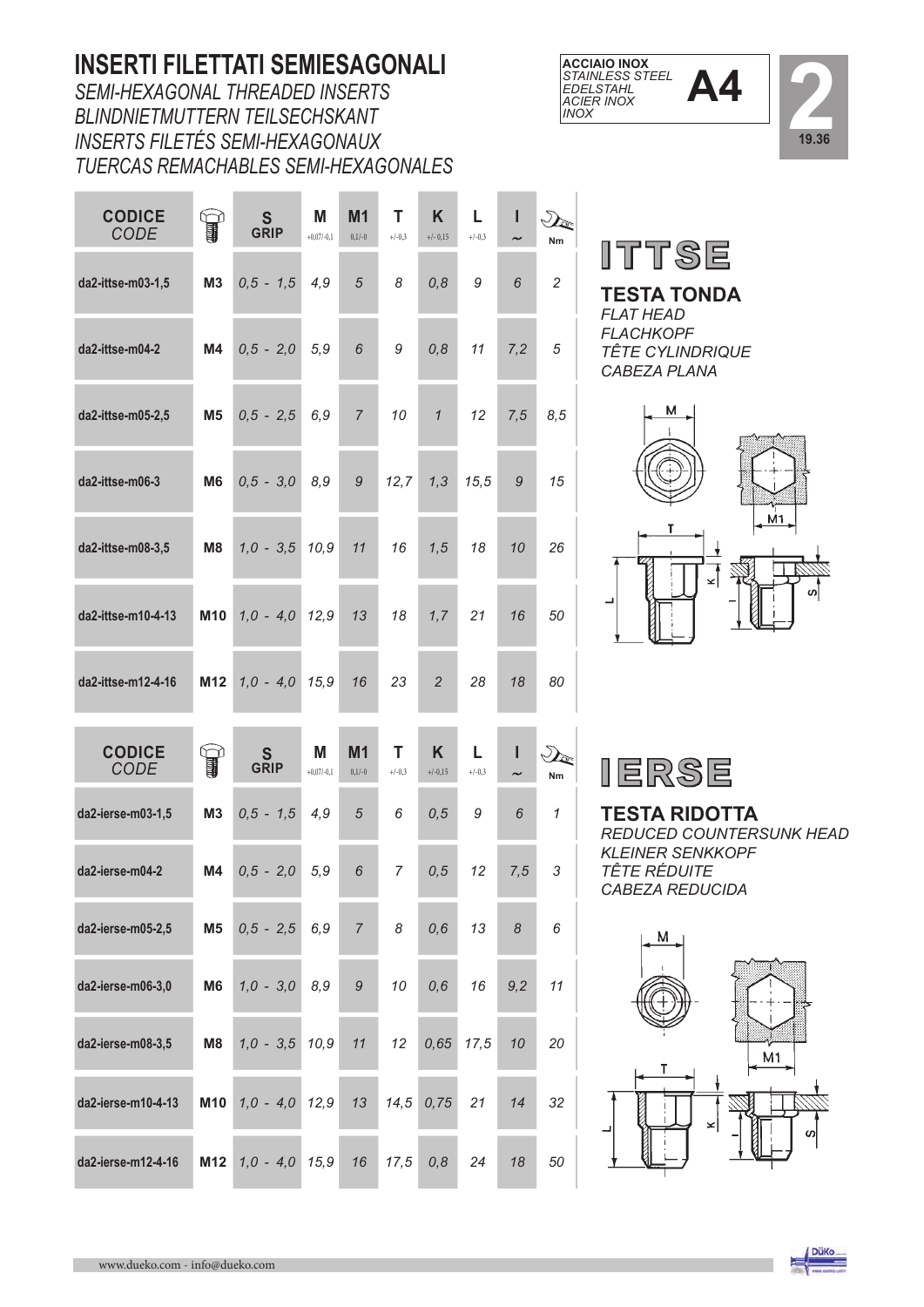

#### **INSERTI CILINDRICI CIECHI**

*CYLINDRICAL THREADED INSERTS, CLOSED END TYPE BLINDNIETMUTTERN RUNDSCHAFT GESCHLOSSEN INSERTS FILETÉS CYLINDRIQUES BORGNES TUERCAS REMACHABLES CILINDRICAS CIEGAS*

3  $\begin{array}{c|c}\nL & \downarrow\n\end{array}$ *CODE* **GRIP L CODICE D T K** +/-0,15  $+ 0, 1/-0$  $+0,07/-0,1$  $+/-0.3$ **da2-ittc-m04-2 M4** *0,5 - 2,0 6 5,9 9,0 0,8 17,3 5* **da2-ittc-m05-2,5 M5** *0,5 - 2,5 7 6,9 10,0 1,0 19,5 8,5* **da2-ittc-m06-3 M6** *0,5 - 3,0 9 8,9 13,0 1,5 23,5 15* **D da2-ittc-m08-3,5 M8** *1,0 - 3,5 11 10,9 15,0 1,5 28 26*

**ITRG** 

**TESTA RIDOTTA**  *REDUCED COUNTERSUNK HEAD KLEINER SENKKOPF TÊTE RÉDUITE CABEZA REDUCIDA*



| <b>CODICE</b><br>CODE |    | <b>GRIP</b>                                                   | <b>Reason</b><br>$+0,1/-0$ | D<br>$+0,07/-0,1$ | T<br>$+/-0,3$ | K<br>$+/-0,15$ | L.<br>$+/-0,3$ | <b>Nm</b>  |
|-----------------------|----|---------------------------------------------------------------|----------------------------|-------------------|---------------|----------------|----------------|------------|
| da2-itrc-m04-2        | M4 | $0,5 - 2,0$                                                   | 6                          | 5,9               | 7,0           | 0,6            | 17,3           | $\sqrt{3}$ |
| da2-itrc-m05-2,5      | M5 | $0,5 - 2,5 7$                                                 |                            | 6,9               | 8,0           | 0,6            | 18,5           | 3          |
| da2-itrc-m06-3        | M6 | $0,5 - 3,0$                                                   | 9                          | 8,9               | 10,0          | 0,6            | 23             | 11         |
| da2-itrc-m08-3,5      |    | <b>M8</b> $\begin{bmatrix} 1, 0 & -3.5 \end{bmatrix}$ 11 10,9 |                            |                   |               | $12,0$ 0,7     | 26,5           | 20         |

**ITTG** 

**TESTA TONDA** *FLAT HEAD FLACHKOPF TÊTE CYLINDRIQUE*

*CABEZA PLANA*

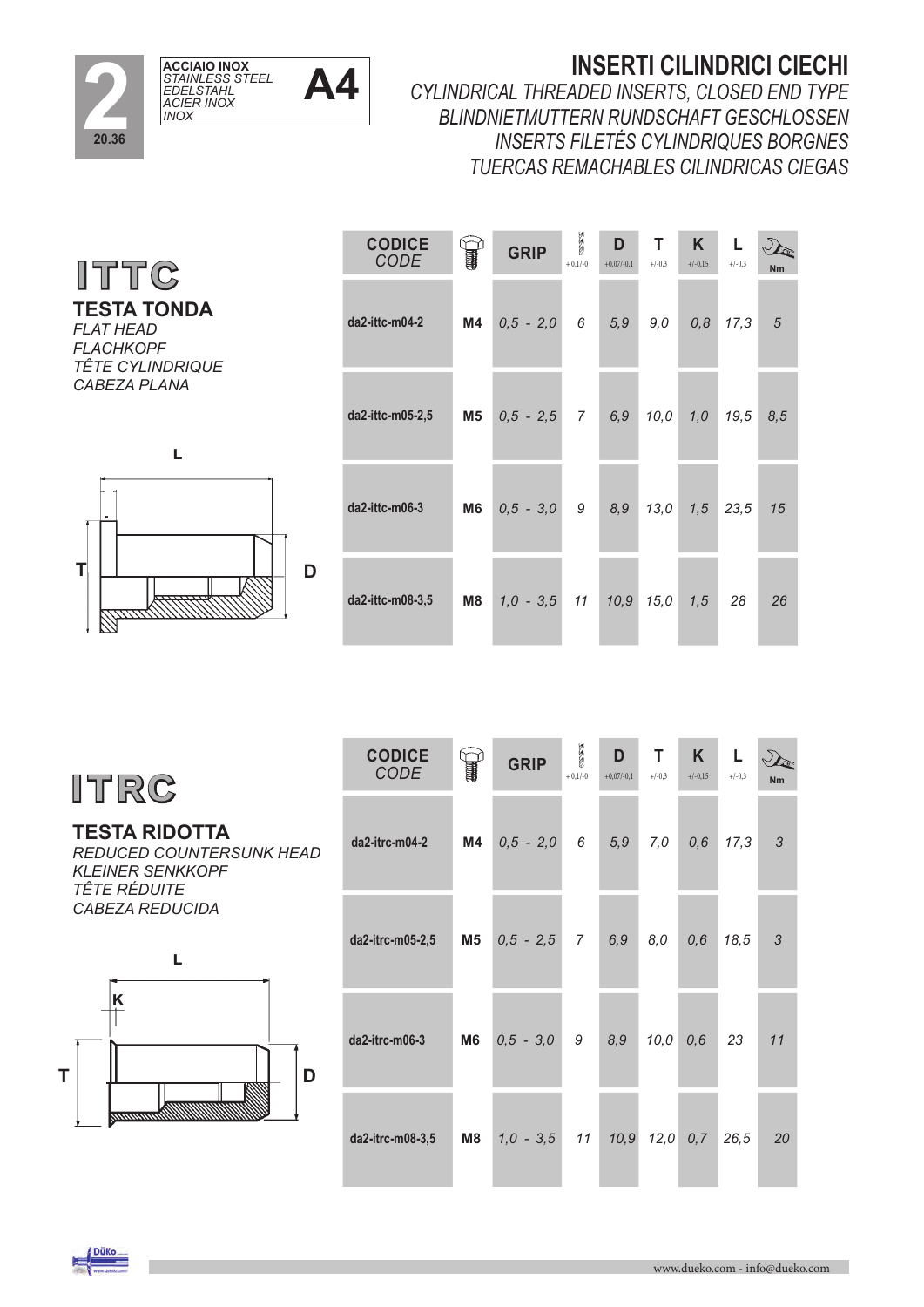## **INSERTI CILINDRICI GODRONATI CIECHI**

*KNURLED CYLINDRICAL THREADED INSERTS, CLOSED END TYPE BLINDNIETMUTTERN RUNDSCHAFT GERÄNDELT SCHAFTENDE GESCHLOSSEN INSERTS FILETÉS CRANTÉS CYLINDRIQUES BORGNES TUERCAS REMACHABLES CILINDRICAS ESTRIADAS CIEGAS*



*KNURLED UNDERNEATH THE HEAD*



| <b>CODICE</b><br>CODE                                                    | W.              | S<br><b>GRIP</b>                                      | D<br>$+0.07/-0.1$ | <b>ASSESS</b><br>$+0,1/-0$ | Т<br>$+/-0.3$ | Κ<br>$+/-0.15$ | L<br>$+/-0.3$ | ı<br>$\tilde{}$ | Nm             |
|--------------------------------------------------------------------------|-----------------|-------------------------------------------------------|-------------------|----------------------------|---------------|----------------|---------------|-----------------|----------------|
| dst-ittcg-m03-2,5<br>dst-ittcg-m04-4                                     | M <sub>3</sub>  | $0,5 - 2,5$<br>$2.5 - 4.0$                            | 4,9               | 5                          | 8             | 0,9            | 15,5<br>16,5  | 10<br>11        | $\overline{2}$ |
| dst-ittcg-m04-3<br>$dst-ittcg-m04-4,5$                                   | M <sub>4</sub>  | 3,0<br>0,5<br>$\overline{\phantom{a}}$<br>$3.0 - 4.5$ | 5,9               | 6                          | 9             | $\mathbf{1}$   | 16,5<br>18    | 11<br>12        | 5              |
| dst-ittcg-m05-3<br>dst-ittcg-m05-5,5                                     | M <sub>5</sub>  | 3,0<br>$0,5 -$<br>$3.0 - 5.5$                         | 6,9               | $\overline{7}$             | 10            | $\mathcal{I}$  | 19<br>21,5    | 12<br>14        | 8,5            |
| dst-ittcg-m06-3<br>$dst\text{-}ittcg\text{-}m06-5,5$                     | M <sub>6</sub>  | 3,0<br>0,5<br>$\overline{\phantom{a}}$<br>$3.0 - 5.5$ | 8,9               | 9                          | 13            | 1,5            | 22<br>24,5    | 16<br>18        | 15             |
| dst-ittcg-m08-3<br>dst-ittcg-m08-5,5                                     | M <sub>8</sub>  | $0,5 - 3,0$<br>$3.0 - 5.5$                            | 10,9              | 11                         | 16            | 1,5            | 26,5<br>29    | 19<br>21        | 26             |
| $dst-ittcg-m10-3-13$<br>$dst\text{-}ittcg\text{-}m10\text{-}6\text{-}13$ | M <sub>10</sub> | 3,0<br>0,5<br>$\overline{\phantom{a}}$<br>$3,0 - 6,0$ | 12,9              | 13                         | 19            | $\overline{2}$ | 28,5<br>33,5  | 20,5<br>24      | 50             |

| <b>CODICE</b><br>CODE | T               | S<br><b>GRIP</b>  | D<br>$+0,07/-0,1$ | <b>AND</b><br>$+0,1/-0$ | Т<br>$+/-0.3$ | K<br>$+/-0,15$ | $+/-0.3$ | $\tilde{\phantom{a}}$ | $\mathcal{D}_{\mathbb{R}}$<br>Nm |
|-----------------------|-----------------|-------------------|-------------------|-------------------------|---------------|----------------|----------|-----------------------|----------------------------------|
| dst-itrcg-m03-2,5     | M <sub>3</sub>  | $0.5 - 2.5$       | 4,9               | 5                       | 6             | 0,8            | 15,5     | 11                    | 2                                |
| dst-itrcg-m04-3,0     | M4              | $0.5 - 3.0$       | 5,9               | 6                       | 7             | 0,8            | 16,5     | 12,5                  | 3                                |
| dst-itrcg-m05-3       | M <sub>5</sub>  | $0.5 - 3.0$       | 6,9               | $\overline{7}$          | 8             | 0,8            | 19       | 15                    | 6                                |
| dst-itrcg-m06-3       | M <sub>6</sub>  | $0.5 - 3.0$       | 8,9               | 9                       | 10            | 0,8            | 22       | 16                    | 11                               |
| dst-itrcg-m08-3       | M <sub>8</sub>  | $0.5 - 3.0$       | 10,9              | 11                      | 12            | 0,8            | 25       | 18,5                  | 20                               |
| dst-itrcg-m10-3,5-13  |                 | $M10$ $0.8 - 3.5$ | 12,9              | 13                      | 14,5          | $\overline{1}$ | 30       | 21                    | 32                               |
| $dst-itrcg-m12-4-16$  | M <sub>12</sub> | $0.8 - 4.0$       | 15.9              | 16                      | 17.6          | $\mathbf{1}$   | 31.5     | 22.5                  | 50                               |

| <b>CODICE</b><br>CODE | T              | S<br><b>GRIP</b> | D<br>$+0,07/-0,1$ | <b>BASE</b><br>$+0,1/-0$ | Т<br>$+/-0,3$ | K<br>$+/-0,15$ | $+/-0,3$ | ı<br>$\tilde{}$ | $\mathcal{P}$<br>Nm |
|-----------------------|----------------|------------------|-------------------|--------------------------|---------------|----------------|----------|-----------------|---------------------|
| $dst-itscg-m04-3,5$   | M <sub>3</sub> | $1,5 - 3,5$      | 4,9               | 5                        | 8             | 1,7            | 16.5     | 11              | 2                   |
| dst-itscg-m04-4,0     | M4             | $1,5 - 4,0$      | 5,9               | 6                        | 9             | 1.7            | 17,5     | 12,3            | 3                   |
| dst-itscg-m05-4       | M <sub>5</sub> | $1,5 - 4,0$      | 6,9               | $\overline{7}$           | 10            | 1,7            | 20,5     | 14,5            | 6                   |
| dst-itscg-m06-4,5     | M <sub>6</sub> | $1,5 - 4,5$      | 8,9               | 9                        | 12            | 1.7            | 23.5     | 17.5            | 11                  |
| dst-itscg-m08-5       | M <sub>8</sub> | $1,5 - 5,0$      | 10,9              | 11                       | 14            | 1,7            | 28       | 18,5            | 20                  |
| dst-itscg-m10-4,5-13  | <b>M10</b>     | $2,0 - 4,5$      | 12,9              | 13                       | 16            | 1,7            | 30,5     | 20,5            | 32                  |
| dst-itscq-m12-4,5-16  | M12            | $2.0 - 4.5$      | 15.9              | 16                       | 19            | 1.7            | 31.5     | 21              | 50                  |

**TESTA TONDA**  *FLAT HEAD FLACHKOPF TÊTE CYLINDRIQUE CABEZA PLANA*  ITTCG **CODICE**



ITRCG

**TESTA RIDOTTA**  *REDUCED COUNTERSUNK HEAD KLEINER SENKKOPF TÊTE RÉDUITE CABEZA REDUCIDA*





**TESTA SVASATA** *COUNTERSUNK HEAD SENKKOPF TÊTE FRAISÉE CABEZA AVELLANADA* 



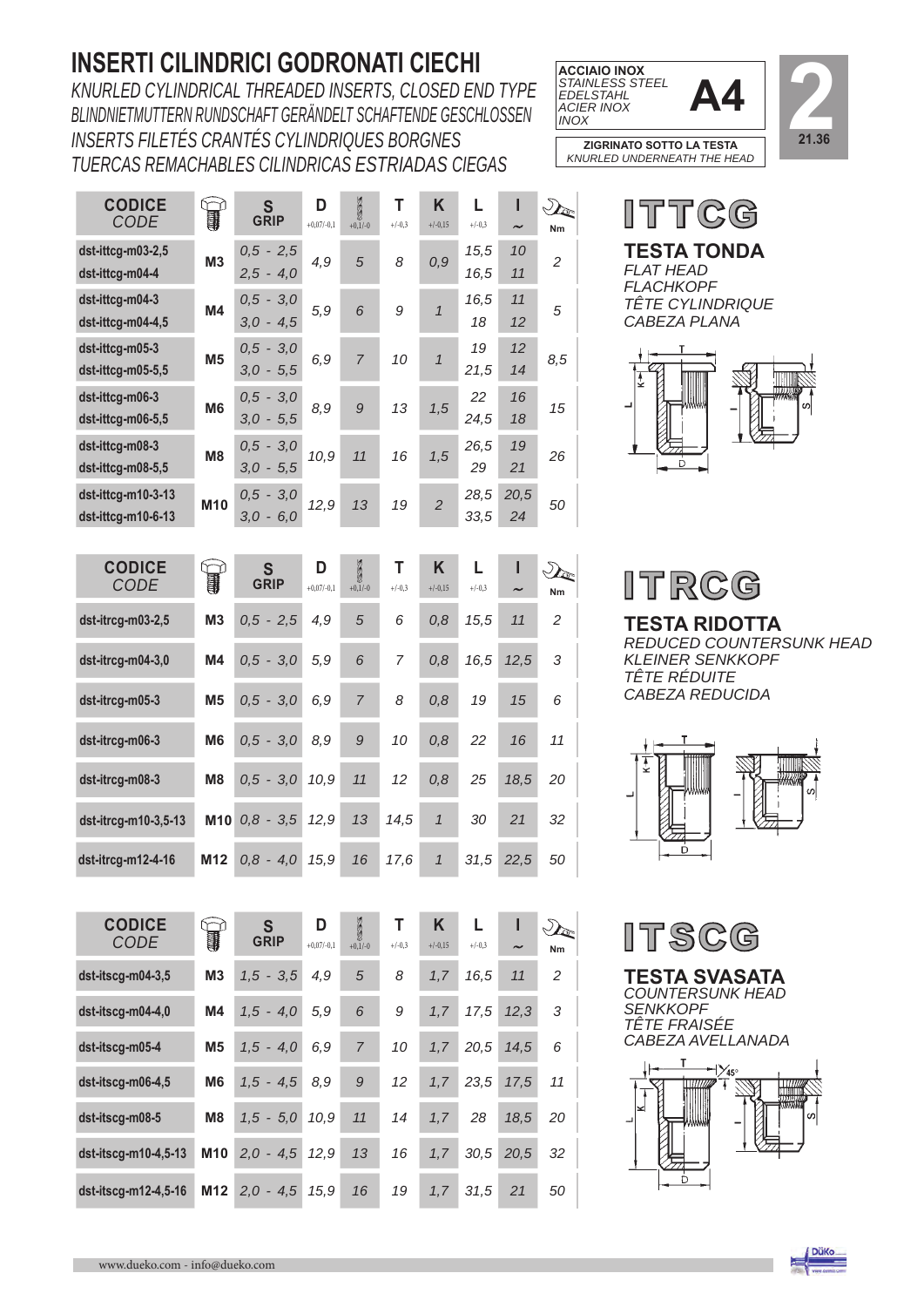

**ITTSEC** 

**TESTA TONDA**

*FLAT HEAD*

## **INSERTI SEMIESAGONALI CIECHI**

*SEMI-HEXAGONAL THREADED INSERTS CLOSED END TYPE BLINDNIETMUTTERN TEILSECHSKANT GESCHLOSSEN INSERTS FILETÉS SEMI-HEXAGONAUX BORGNES TUERCAS REMACHABLES SEMI-HEXAGONALES CIEGAS*

| <b>CODICE</b><br><b>CODE</b> |                | <b>GRIP</b>                | SW <sub>1</sub><br>$+0.1/-0$ | <b>SW</b><br>$+0,07/-0,1$ | т<br>$+/-0.3$ | K<br>$+/-0.15$ | L.<br>$+/-0.3$ | VE<br><b>Nm</b> |
|------------------------------|----------------|----------------------------|------------------------------|---------------------------|---------------|----------------|----------------|-----------------|
| da2-ittsec-m03-2,5           | M3             | $0,5 - 2,5$                | 5                            | 4,9                       | 8             | 0,75           | 15,5           | $\overline{2}$  |
| da2-ittsec-m04-3             | M4             | $0,5 - 3,0$                | 6                            | 5,9                       | 9,3           | 1,0            | 16.5           | 5               |
| da2-ittsec-m05-3             | <b>M5</b>      | $0,5 - 3,0$                | $\overline{7}$               | 6, 9                      | 10            | 1,0            | 19,5           | 8,5             |
| da2-ittsec-m06-3             | M <sub>6</sub> | $0,5 - 3,0$                | 9                            | 8,9                       | 13            | 1,5            | 23             | 15              |
| da2-ittsec-m08-3             | M <sub>8</sub> | $0,5 - 3,0$                | 11                           | 10,9                      | 15            | 1,5            | 28             | 26              |
| da2-ittsec-m10-3-13          | <b>M10</b>     | $0.5 - 3.0$<br>$0,5 - 3,0$ | 11<br>13                     | 10,9<br>12,9              | 15<br>16,3    | $\overline{2}$ | 28,5           | 50              |

*FLACHKOPF TÊTE CYLINDRIQUE CABEZA PLANA*  **S W 1 T L K S W** 

#### **TESTA RIDOTTA**  *REDUCED COUNTERSUNK HEAD KLEINER SENKKOPF TÊTE RÉDUITE CABEZA REDUCIDA*





| <b>CODICE</b><br><b>CODE</b> | T               | <b>GRIP</b> | SW <sub>1</sub><br>$+0,1/-0$ | <b>SW</b><br>$+0,07/-0,1$ | т<br>$+/-0,3$  | K.<br>$+/-0,15$ | L<br>$+/-0,3$ | $\mathcal{D}_{\mathbb{Z}}$<br><b>Nm</b> |
|------------------------------|-----------------|-------------|------------------------------|---------------------------|----------------|-----------------|---------------|-----------------------------------------|
| da2-iersec-m03-2,5           | M <sub>3</sub>  | $0,3 - 2,5$ | 5                            | 4.9                       | 6              | 0,5             | 15.5          | $\overline{2}$                          |
| da2-iersec-m04-3             | M4              | $0,5 - 3,0$ | 6                            | 5,9                       | $\overline{7}$ | 0,6             | 16,5          | 3                                       |
| da2-iersec-m05-3             | <b>M5</b>       | $0,5 - 3,0$ | $\overline{7}$               | 6,9                       | 8              | 0,6             | 18,5          | 6                                       |
| da2-iersec-m06-3             | M <sub>6</sub>  | $0,5 - 3,0$ | 9                            | 8,9                       | 10             | 0,6             | 22,8          | 11                                      |
| da2-iersec-m08-3             | M <sub>8</sub>  | $0,5 - 3,0$ | 11                           | 10,9                      | 12,5           | 0, 7            | 26,5          | 20                                      |
| da2-iersec-m10-3,5-13 M10    |                 | $0,8 - 3,5$ | 13                           | 12,9                      | 14             | 0,6             | 30            | 50                                      |
| da2-iersec-m12-4-16          | M <sub>12</sub> | $0,8 - 4,0$ | 16                           | 15,9                      | 17.5           | 0,6             | 31,1          | 80                                      |

복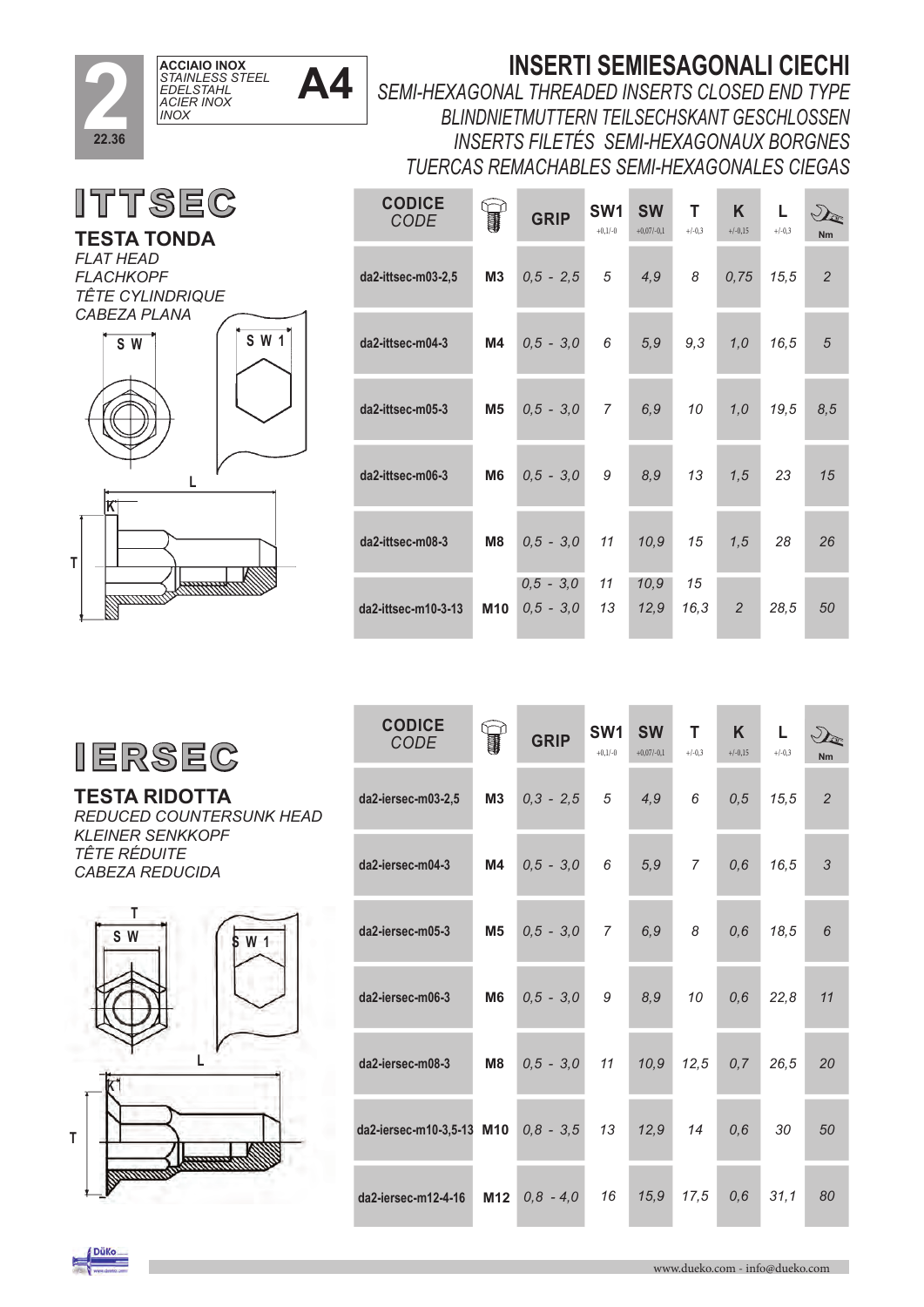### **INSERTI FILETTATI CILINDRICI**

*CYLINDRICAL THREADED INSERTS BLINDNIETMUTTERN RUNDSCHAFT INSERTS FILETÉS CYLINDRIQUES TUERCAS REMACHABLES CILINDRICAS*

| <b>CODICE</b><br><b>CODE</b>                               | ໝ<br>1         | S<br><b>GRIP</b>           | D                   | g              | Т              | Κ                     | L.               |                               | $\gamma_{\rm k}$ |  |
|------------------------------------------------------------|----------------|----------------------------|---------------------|----------------|----------------|-----------------------|------------------|-------------------------------|------------------|--|
| dal-itt-m03-2                                              | M <sub>3</sub> | $0,5 - 2,0$                | $+0,07/-0,1$<br>4,9 | $+0,1/-0$<br>5 | $+/-0,3$<br>8  | $+/-0,15$<br>0,75     | $+/-0,3$<br>9    | $\tilde{\phantom{a}}$<br>5, 5 | Nm<br>0, 7       |  |
| dal-itt-m03-3                                              |                | $1,8 - 3,0$                |                     |                | 7              | 0, 8                  | 10,5             | 4,2                           |                  |  |
| dal-itt-m04-2<br>dal-itt-m04-4                             | M4             | $0,5 - 2,0$<br>$2,5 - 4,0$ | 5,9                 | 6              | 8,8<br>9       | 0, 8<br>$\mathbf{1}$  | 10,5<br>13       | 6                             | 2,5              |  |
| dal-itt-m05-2,5<br>dal-itt-m05-5                           | M <sub>5</sub> | $0,5 - 2,5$<br>$3,0 - 5,0$ | 6,9                 | 7              | 10             | $\mathcal I$<br>1,2   | 13<br>15,5       | 7,5<br>7,7                    | 5                |  |
| dal-itt-m06-2,5<br>dal-itt-m06-4                           | M <sub>6</sub> | $0,5 - 2,5$<br>$2,5 - 4,0$ | 8,9                 | 9              | 12,3           | 1, 5                  | 15<br>16,5       | 9,2<br>$\boldsymbol{8}$       | 8                |  |
| dal-itt-m08-3<br>dal-itt-m08-6                             | M <sub>8</sub> | $1,0 - 3,0$<br>$3,0 - 6,0$ | 10,9                | 11             | 14,3<br>15     | 1,5                   | 16,5<br>21       | 10,5<br>15                    | 20               |  |
| dal-itt-m10-3,5-12<br>dal-itt-m10-6-12                     |                | $0,8 - 3,5$<br>$3,5 - 6,0$ | 11,9                | 12             | 16             | 1, 7                  | 19<br>22         | 10,5<br>11                    |                  |  |
| dal-itt-m10-4-13<br>dal-itt-m10-7,5-13                     | M10            | $1,0 - 4,0$<br>$4,5 - 7,5$ | 12,9                | 13             | 16,3<br>19     | 1,6<br>$\overline{2}$ | 19<br>27,5       | 12,5<br>14,5                  | 25               |  |
| dal-itt-m12-4<br>dal-itt-m12-7                             | M12            | $1,0 - 4,0$<br>$3,5 - 7,0$ | 15,9                | 16             | 23             | $\overline{c}$        | 26<br>29         | 16,5                          | 25               |  |
|                                                            |                |                            |                     |                |                |                       |                  |                               |                  |  |
| dal-itr-m03-1,5<br>dal-itr-m03-2,5                         | M <sub>3</sub> | $0,3 - 1,5$<br>$1,5 - 2,5$ | 4,9                 | 5              | 5,6            | 0,35                  | 8,5<br>10        | 5, 5                          | 0, 7             |  |
| dal-itr-m04-2<br>dal-itr-m04-4                             | M4             | $0,5 - 2,0$<br>$2,5 - 4,0$ | 5,9                 | 6              | $\overline{7}$ | 0, 5                  | 10,5<br>13       | 6, 5<br>6                     | 2,5              |  |
| dal-itr-m05-2<br>dal-itr-m05-4,5                           | M <sub>5</sub> | $0,5 - 2,0$<br>$2,0 - 4,5$ | 6,9                 | $\overline{7}$ | 8              | 0, 5                  | 11,5<br>13       | 7<br>6,8                      | 5                |  |
| dal-itr-m06-2,5<br>dal-itr-m06-4                           | M <sub>6</sub> | $0,5 - 2,5$<br>$2,0 - 4,0$ | 8,9                 | 9              | 10             | 0,6<br>0, 5           | 14<br>16         | 8,5<br>8, 6                   | 8                |  |
| dal-itr-m08-2,5<br>dal-itr-m08-4,5                         | M8             | $1,0 - 2,5$<br>$1,5 - 4,5$ | 10,9                | 11             | 12             | 0,65<br>0, 5          | 15,5<br>18       | 10                            | 20               |  |
| dal-itr-m10-3-12<br>dal-itr-m10-4,5-12                     |                | $0,8 - 3,0$<br>$2,0 - 4,5$ | 11,9                | 12             | 13,5           | 0, 8                  | 18<br>19,5       | 11,2                          |                  |  |
| dal-itr-m10-3-13<br>dal-itr-m10-6-13                       | M10            | $1,0 - 3,0$<br>$3,0 - 6,0$ | 12,9                | 13             | 14             | 0,7<br>0, 5           | 17,7<br>23       | 12<br>13,3                    | 25               |  |
| dal-itr-m12-4<br>dal-itr-m12-7,5                           | M12            | $1,0 - 4,0$<br>$3,5 - 7,5$ | 15,9                | 16             | 17,2           | 0,6                   | 24<br>27,5       | 16                            | 25               |  |
|                                                            |                |                            |                     |                |                |                       |                  |                               |                  |  |
| dal-its-m03-3<br>dal-its-m03-4                             | M <sub>3</sub> | $2,0 - 3,0$<br>$3,0 - 4,0$ | 4,9                 | 5              | 8              | 1, 5                  | 9,5<br>10,5      | 5                             | 0, 7             |  |
| dal-its-m04-3<br>dal-its-m04-4                             | M4             | $1,5 - 3,0$<br>$2,5 - 4,0$ | 5, 9                | 6              | 9              | 1, 5                  | 12<br>13         | 6                             | 2,5              |  |
| dal-its-m05-3<br>dal-its-m05-6                             | M5             | $1,5 - 3,0$<br>$4,0 - 6,0$ | 6,9                 | $\overline{7}$ | 10             | 1, 5                  | 13<br>15         | $\overline{7}$                | 5                |  |
| dal-its-m06-4<br>dal-its-m06-6                             | M6             | $1.5 - 4.0$<br>$4,0 - 6,0$ | 8,9                 | 9              | 12             | 1, 5                  | 15,5<br>17       | 9                             | 8                |  |
| dal-its-m08-4<br>dal-its-m08-6                             | M8             | $1,5 - 4,0$<br>$4,0 - 6,0$ | 10,9                | 11             | 14<br>13,3     | 1, 5                  | 18,5<br>20       | 10                            | 20               |  |
| dal-its-m10-4-12                                           |                | $1,5 - 4,0$                | 11,9                | 12             | 15             | 1, 5                  | 18               | 11,5                          |                  |  |
| dal-its-m10-6-12<br>dal-its-m10-4-13<br>dal-its-m10-6,5-13 | M10            | $3,0 - 6,0$<br>$1,5 - 4,0$ | 12,9                | 13             | 15,7           | 1,6                   | 20,5<br>22<br>25 | 14,5                          | 25               |  |
| dal-its-m12-4,5                                            |                | $3,5 - 6,5$<br>$1,7 - 4,5$ |                     |                |                |                       |                  |                               |                  |  |
| dal-its-m12-7,5                                            | M12            | $4,0 - 7,5$                | 15,9                | 16             | 19             | 1, 9                  | 26               | 17,5                          | 25               |  |

**ALLUMINIO AlMg 2,5**  *ALUMINIUM AlMg 2,5 ALUMINIUM AlMg 2,5 ALUMINIUM AlMg 2,5 ALUMINIO AlMg 2,5*



ITT **TESTA TONDA**  *FLAT HEAD FLACHKOPF TÊTE CYLINDRIQUE CABEZA PLANA*  $\mathbf T$ ţ D

**ZIGRINATO SOTTO LA TESTA**  *KNURLED UNDERNEATH THE HEAD UNTERKOPF RÄNDELUNG CRANTÉ SOUS LA TÊTE ESTRIADAS TAMBIEN EN LA PARTE INFERIOR DE LA CABEZA*

## ITR

**TESTA RIDOTTA** *REDUCED COUNTERSUNK HEAD KLEINER SENKKOPF TÊTE RÉDUITE CABEZA REDUCIDA*





**TESTA SVASATA** *COUNTERSUNK HEAD SENKKOPF*

*TÊTE FRAISÉE CABEZA AVELLANADA*



**ZIGRINATO SOTTO LA TESTA**  *KNURLED UNDERNEATH THE HEAD UNTERKOPF RÄNDELUNG CRANTÉ SOUS LA TÊTE ESTRIADAS TAMBIEN EN LA PARTE INFERIOR DE LA CABEZA*